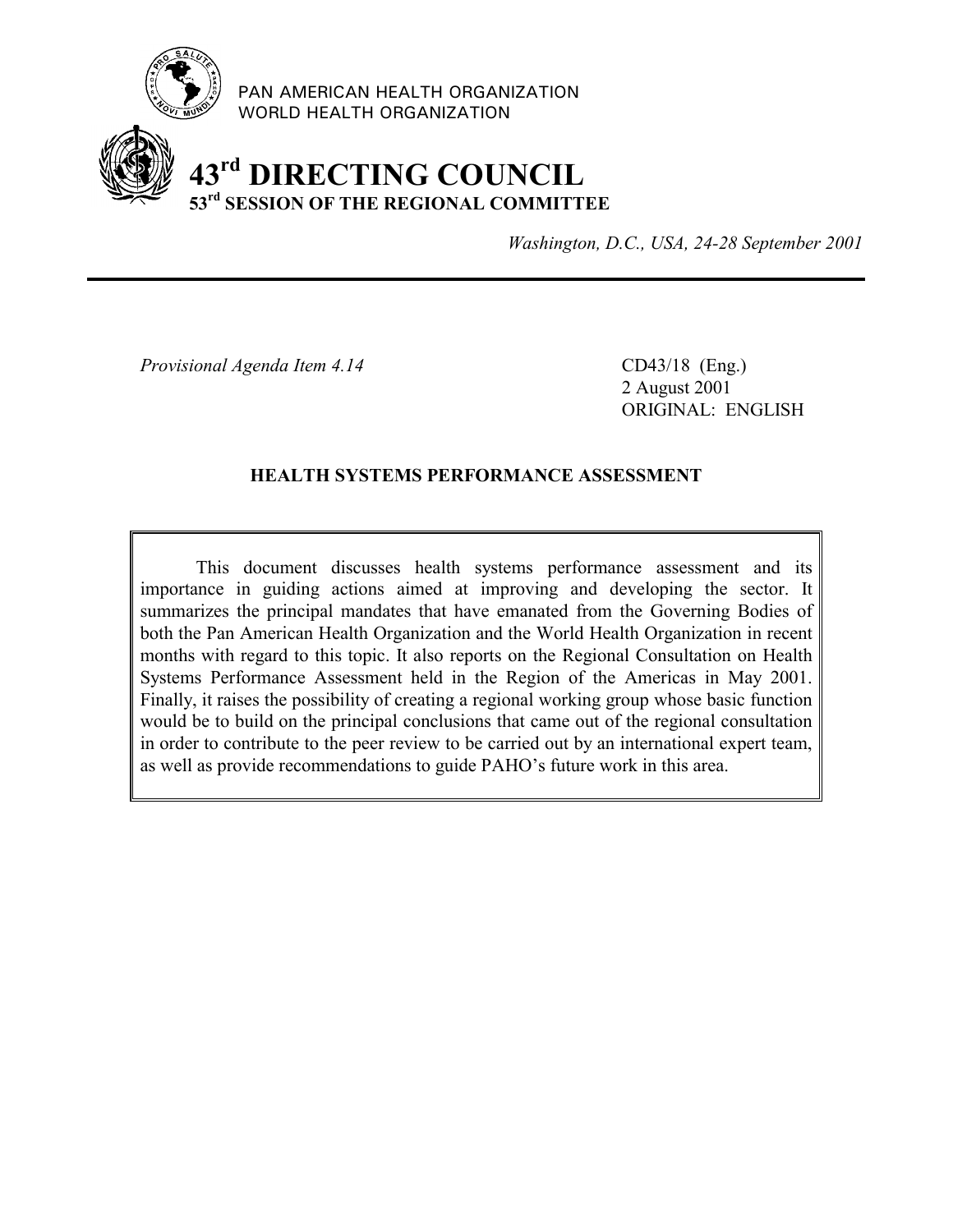CD43/18 (Eng.) Page 2

# **CONTENTS**

|    |                                                                                  | Page |
|----|----------------------------------------------------------------------------------|------|
| 1. |                                                                                  |      |
| 2. | Mandates from the $42nd$ Directing Council of PAHO                               |      |
| 3. | Regional Consultation of the Americas on Health Systems                          |      |
| 4. |                                                                                  |      |
|    | Annex: Regional Consultation on Health Systems Performance Assessment – Critical |      |

Issues in Health Systems Performance Assessment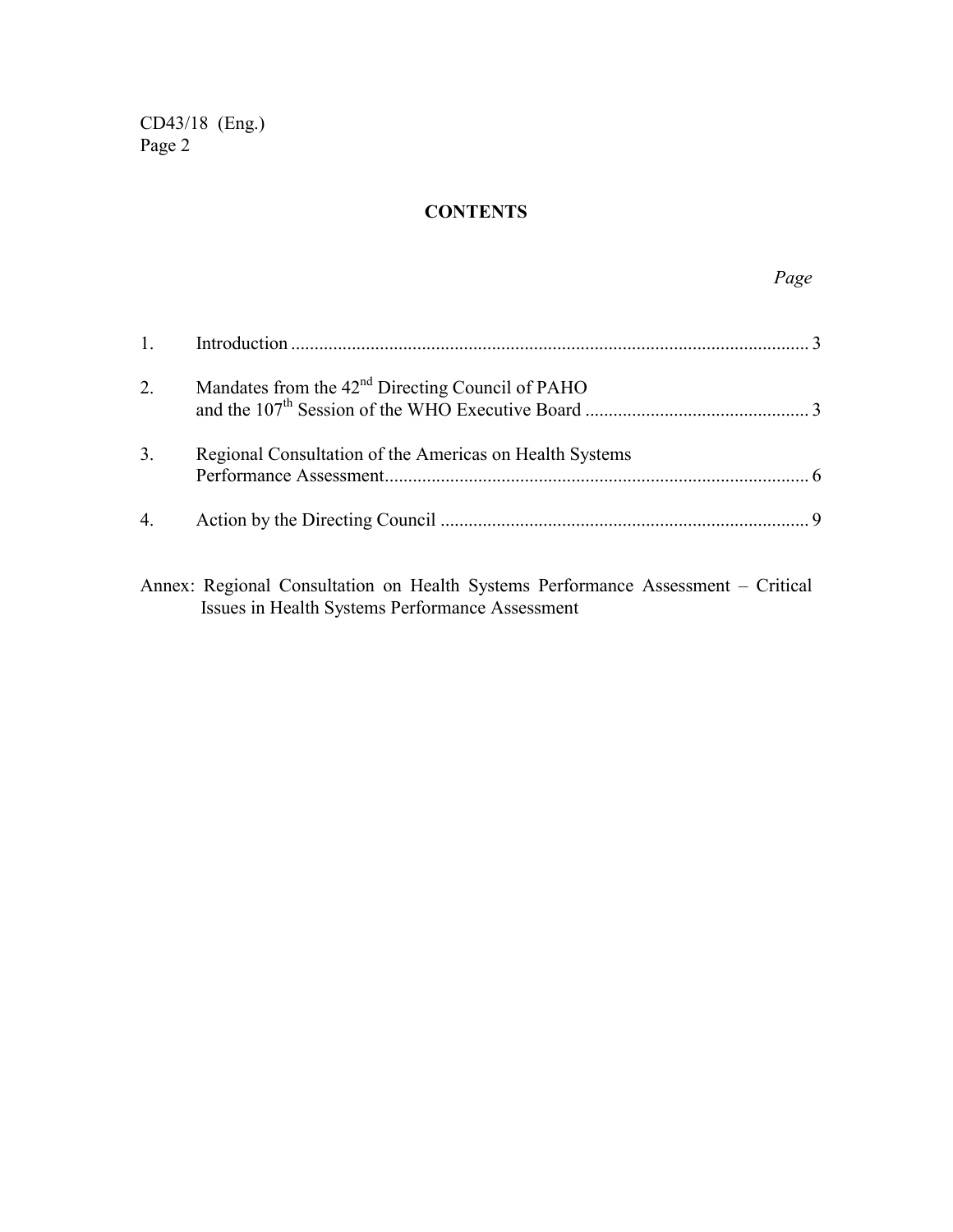#### **1. Introduction**

The Member States of the Pan American Health Organization (PAHO), like the Member States of other Regions of the World Health Organization (WHO), have recognized the need to move forward with the reform of their health systems in order to enable them to achieve the objectives that society has set for them.

As reorientation of the sector's activities has gained increasing importance, the need to improve institutional capacity to measure and evaluate the performance of health systems has been widely discussed. The ultimate purpose is to build a solid information base that will provide as much objective support as possible for the development of health system reform agendas.

Member States are therefore attaching growing importance to health systems performance assessment (HSPA). Accordingly, they are also giving increasing attention to the conceptualization of HSPA, the implementation of measurement processes, the generation of information for that purpose, and, especially, its use in decision-making relating both to the formulation of health policies and strategic management of the various operations that are part of the system.

The publication of *The World Health Report 2000—*the theme of which was improving the performance of health systems—sparked vigorous debate in the Region of the Americas and in the other regions of the world around the subject of HSPA. The modality used for the report's production and dissemination has been the focus of much discussion, in particular with regard to the ranking of Member States according to their degree of attainment as measured by a composite index that was introduced for the first time in the *Report.* The ensuing debate has revealed the need to better specify the scope and implications of the HSPA exercise carried out by WHO, as well as the extent to which it is linked with national and regional processes that can and should provide feedback for future exercises that WHO may undertake in this area.

# 2. Mandates from the 42<sup>nd</sup> Directing Council of PAHO and the 107<sup>th</sup> Session of **the WHO Executive Board**

The 42**nd** Directing Council of PAHO discussed *The World Health Report 2000* and adopted Resolution CD42.R5, in which it: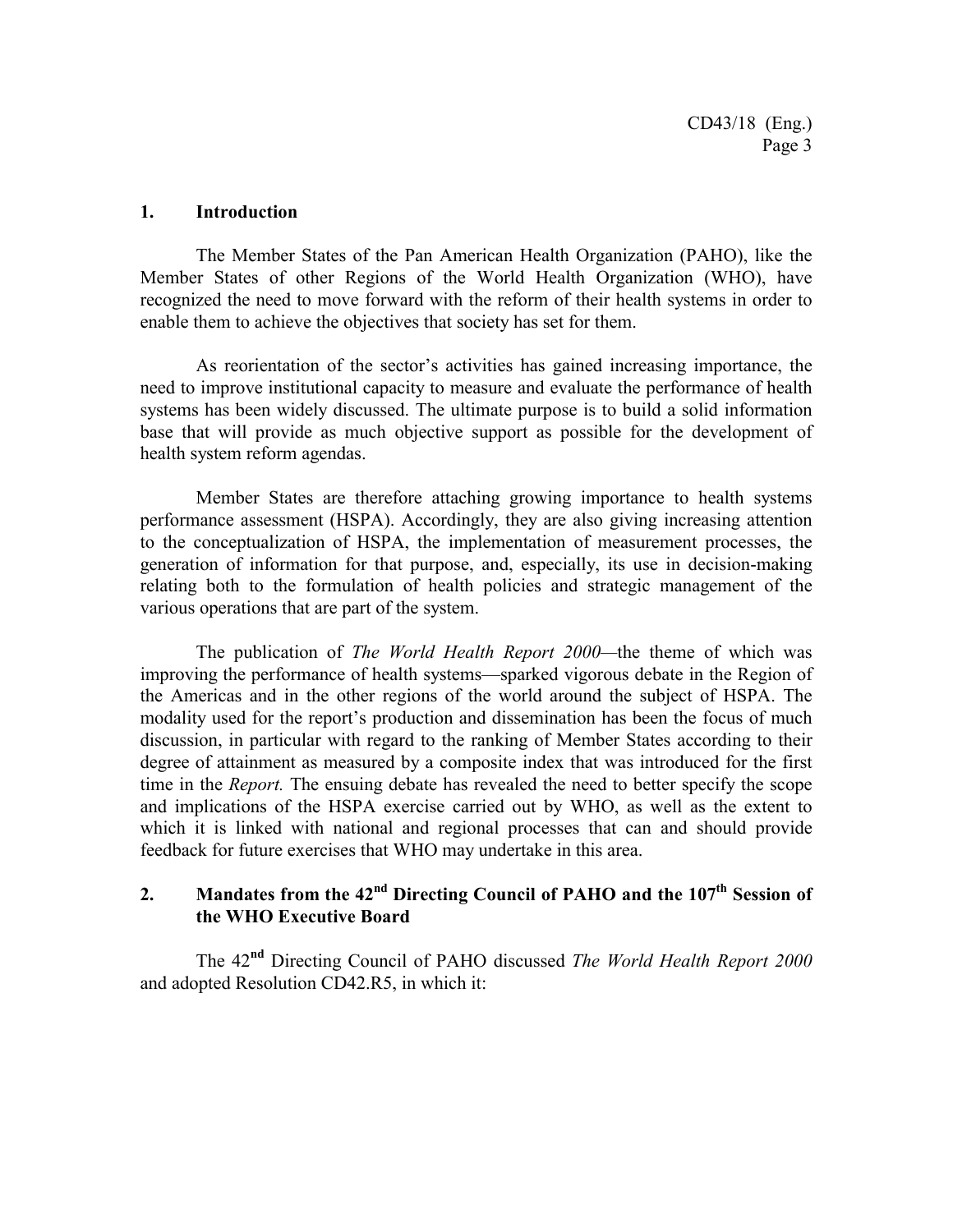CD43/18 (Eng.) Page 4

- Urged the Member States to:
	- mobilize national intelligence, represented by their respective ministries of health, universities, research institutes, and similar organizations, to monitor and evaluate their own health systems; and
	- provide technical information to WHO to conduct comparative studies among countries.
- Recommended that the Director of the Pan American Sanitary Bureau (PASB) transmit to the Director-General of the World Health Organization the request that WHO:
	- promote, with the broad participation of the Member States of the World Health Organization, a review of the framework and methodologies utilized in the comparative performance study of health systems contained in the *World Health Report 2000*; and
	- submit the technical and methodological bases of the next World Health Report for consideration of the WHO Executive Board, before its publication.

That recommendation was followed, and the Director of PASB transmitted the request of the Member States to the Director-General of WHO.

The Member States have mobilized the appropriate institutions to take part in the debate around the subject, and numerous scientific publications on the topic have been produced. This debate has led, inter alia, to the availability of an abundant body of materials and experiences, some of which were assembled for discussion at the Regional Consultation of the Americas on Health Systems Performance Assessment.

At its  $107<sup>th</sup>$  Session in January 2001, the Executive Board also discussed the subject of HSPA, focusing in particular on the conceptual framework and the methodology applied in the *World Health Report 2000* and the available information used to calculate the composite performance assessment measure. This measure ranked the countries in terms of the performance achieved by their health systems.

In her opening address, the Director-General said that, because of the importance of the topic and the interest from Member States, she would report on health sector performance at two-year intervals (with the next report to be released in October 2002). However, she also noted that prior to its publication, she would take the following steps: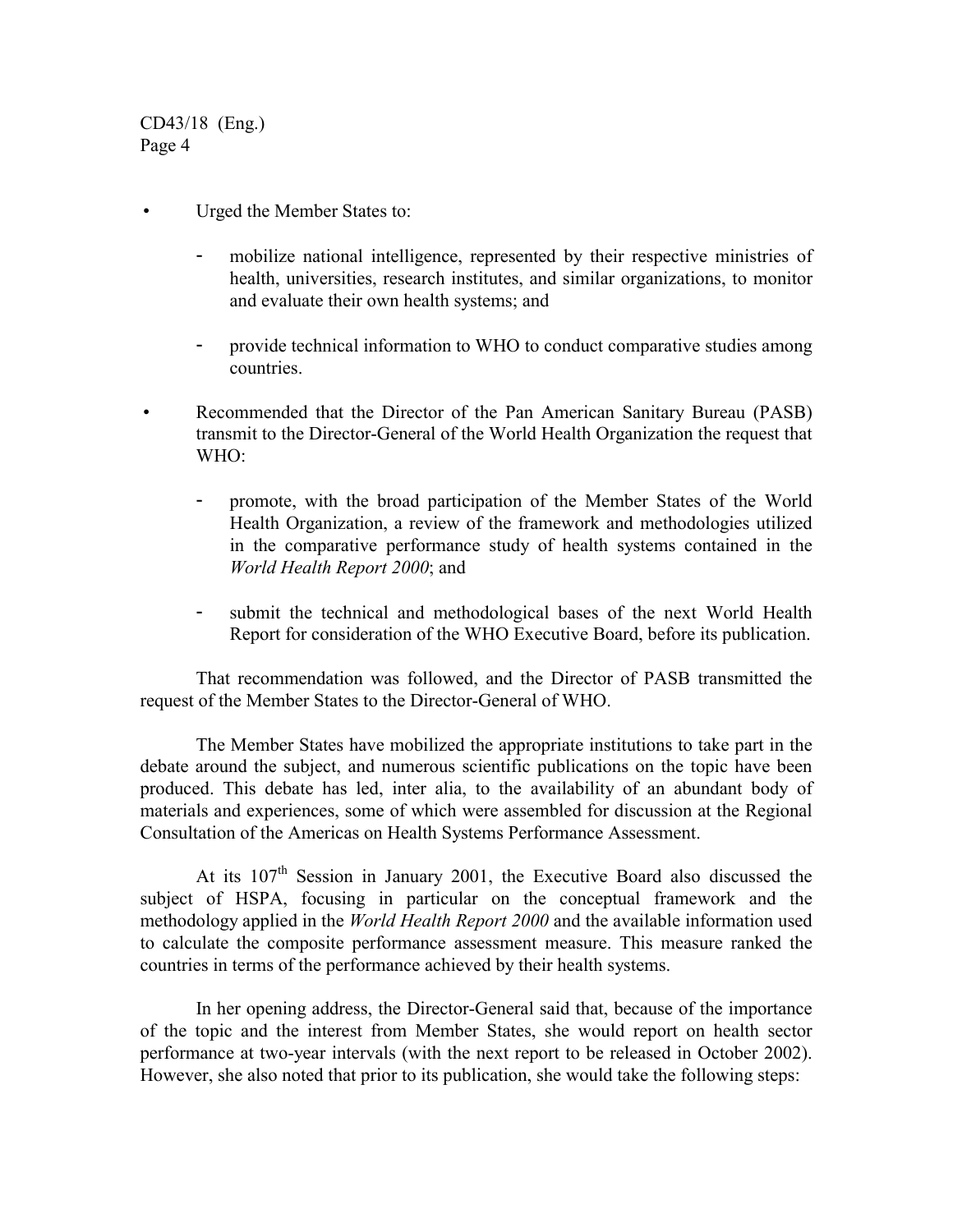- Establish a technical consultation process, bringing together personnel and perspectives from Member States in each of the WHO regions;
- Ensure that WHO consults with each Member State on the best data to be used for performance assessment and provides advance information on the indicator values that WHO obtains using those data;
- Complete the next round of performance assessment in May 2002 for publication in October of the same year. All Member States are to receive the compilations before they are available to the general public; and
- Establish a small advisory group, including members of the Executive Board and the Advisory Committee on Health Research, to help her monitor the proposal that WHO will make to the  $108<sup>th</sup>$  Session of the WHO Executive Board regarding how it intends to conduct the next HSPA exercise.

The Executive Board approved these measures and asked the Director-General to:

- Initiate a scientific peer review of HSPA methodology as part of the technical consultation process, including updating on methodology and new data sources relevant to the performance of health systems;
- Ensure that WHO consults with Member States and shares the results of the scientific peer review and its recommendations;
- Develop a multi-year plan for further research and development of the framework and its relevant indicators to assess the effectiveness and efficiency of health systems as part of the technical consultation process;
- Develop a plan to improve the quality of the data used to assess health systems performance;
- Report to Member States on the impact of health systems performance reports on Member States' policy and practice;
- Deliver the reports to the health authorities of Member States 15 days prior to the intended date of publication.

At the 54<sup>th</sup> World Health Assembly, the Director-General distributed the text of a letter to Executive Board members in which she summarized the actions taken up to that point to implement resolution EB107.R8, which concerned HSPA (Document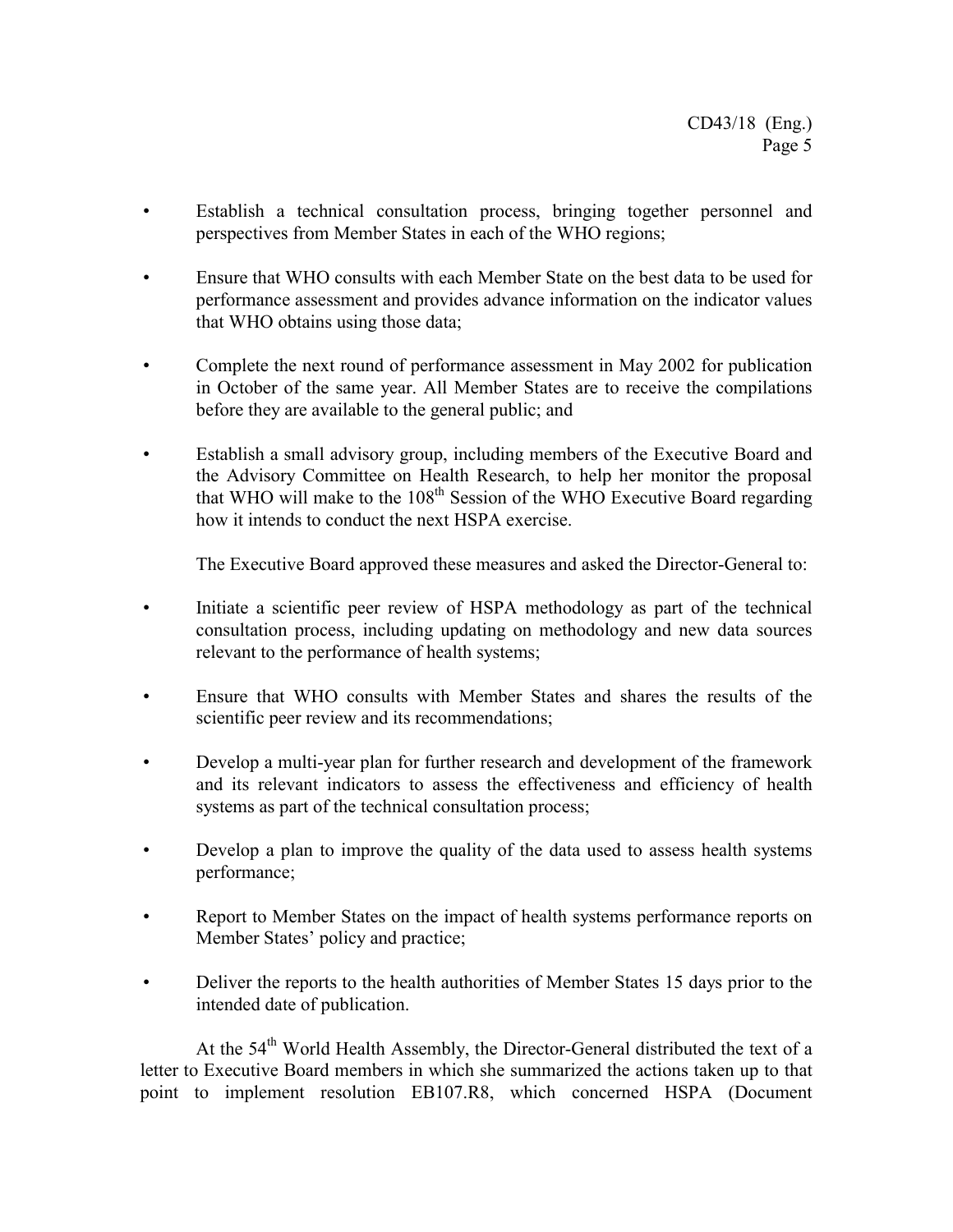CD43/18 (Eng.) Page 6

A54/DIV/7). That letter announced the creation of an advisory group chaired by Dr. Mahmoud Fathalla, Chair of the Advisory Committee on Health Research, and reported on plans to carry out regional consultations on the subject. It also stated that the Director-General would establish an expert team to peer review the HSPA methodology and that the group's work would get under way in October 2001.

Between the months of May and September, regional consultations have been held in each WHO region (the first was the consultation in the Region of the Americas, which took place in Washington, D.C.) with participation by representatives of the governments of the Member States and regional scientific experts. As noted above, the objective of these regional consultations has been to contribute technical input on health systems performance assessment.

A number of topic-specific technical consultations have also been programmed on summary measures of population health, health inequalities, fair financing, responsiveness, methods to enhance cross-population comparability of survey results, measuring efficiency, stewardship, and effective coverage. The results of all these consultations will feed into the peer review group in sufficient time for its report to be made available to the Executive Board in January 2002. Designation of the members of the peer review team is still pending.

# **3. Regional Consultation of the Americas on Health Systems Performance Assessment**

The Regional Consultation on HSPA held in the Americas brought together 70 experts and policymakers from 19 countries. Staff from PAHO also participated, as did staff from the Evidence and Information for Policy (EIP) Cluster from WHO Headquarters and representatives of the United States Agency for International Development (USAID), the World Bank, the Hipólito Unanue Agreement, and the Caribbean Community (CARICOM). Representatives from the Regional Offices of WHO in Europe and the Western Pacific attended as observers.

The objectives of the Consultation were:

- (a) to discuss different conceptual and methodological approaches to assessing the performance of health systems;
- (b) to take stock of different country and regional experiences in the Americas related to health systems performance assessment;
- (c) to identify the critical issues for furthering the conceptual and methodological development of a framework for measuring health systems performance which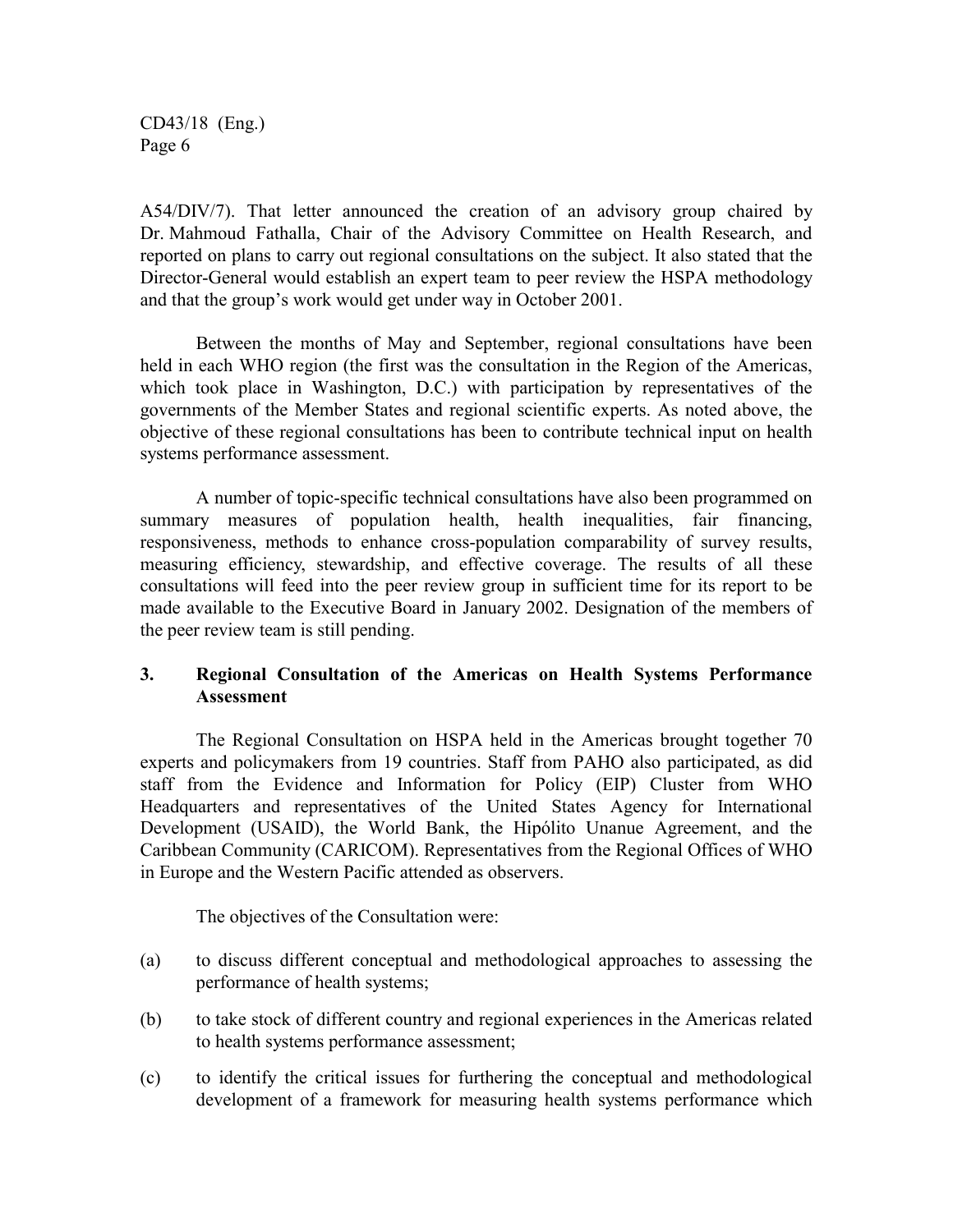could be applied by countries on a regular basis and reported to WHO periodically;

- (d) to discuss the linkage between health systems performance assessment practices and health systems policy and managerial decision-making processes; and
- (e) to develop an agenda for international technical cooperation that will support country efforts to measure the performance of health systems.

As background, the participants received the document "Critical Issues in Health Systems Performance Assessment" (Annex). The agenda for the meeting and the document were prepared jointly by the EIP Cluster at WHO Headquarters and the Division of Health Systems and Services Development at PAHO. The meeting enabled a diverse group of experts to examine, from various perspectives, methodological and conceptual issues related to the *World Health Report 2000* and the broader matter of health systems performance assessment. The presentations were followed by open discussions that produced an interesting exchange of views among the experts and other participants.

Although the concepts and methods used in the *World Health Report 2000* elicited attention, there was a concerted effort to orient the discussion towards the future and help to develop clear definitions for performance assessment within a framework supported by solid data that would be useful for the countries. The Director of PAHO invited the participants to engage in a respectful, constructive, and open debate that would help to move the process forward.

The final report summarizes the principal conclusions that came out of the discussions that took place in plenary session and working groups during the consultation. The document is organized into two sections. The first outlines the principal lessons learned from the *World Health Report 2000.* The second section contains recommendations for revising the conceptual framework and the indicators utilized by WHO to assess the performance of health systems.

The following are among the principal conclusions emanating from the Regional Consultation:

- HSPA should include a broad range of activities rather than simply equating the concept of performance with that of efficiency. Performance assessment would thus look at whether progress is being made toward specific goals and whether appropriate activities are being undertaken to promote the achievement of these goals.
- Performance assessment can be compared to the design of a "dashboard" with multiple gauges that can allow for the scrutiny of different dimensions of the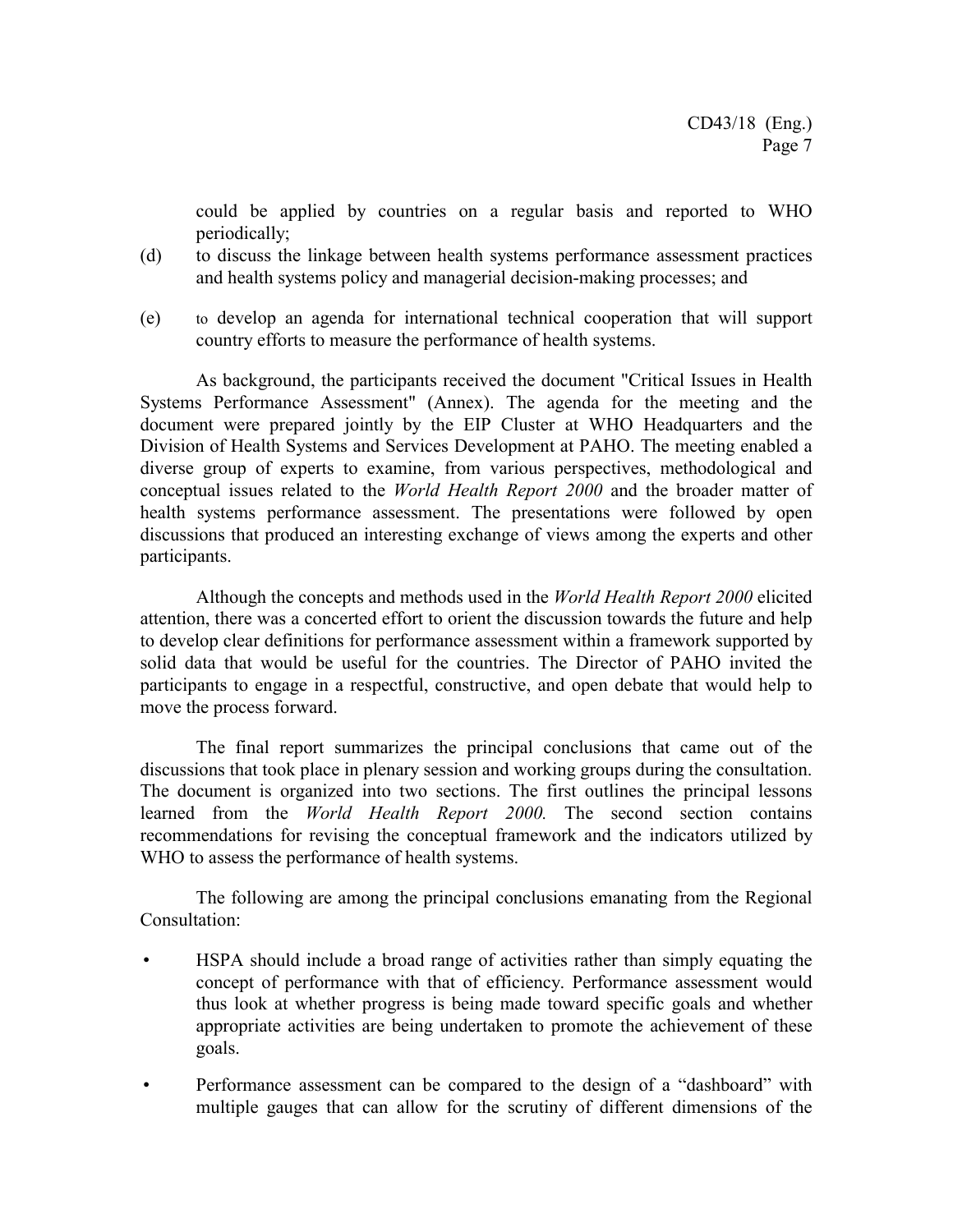CD43/18 (Eng.) Page 8

> performance of the health system by looking at the attainment of intermediate goals and at the way the different functions of the system operate.

- In assessing intermediate goals, some key dimensions should be examined, including the following: access, relevance, continuity, sustainability, efficiency, competence, and acceptability.
- It is important to develop procedures to measure performance of the steering/stewardship function of health authorities, taking into account the role played by the central, intermediate, and local levels of the State in the majority of countries.
- Efforts to measure the performance of essential public health functions, such as those under way in the Region of the Americas, were considered useful, both in terms of content and methodology. This line of work illustrates what can be done to measure the performance of one component of the stewardship function of health systems.
- The possibility of using an approach with multiple measures relating to possible actions by national agencies should be considered. Such an approach could promote the development of accountability practices with regard to the performance of health systems. This approach should be pragmatic, should be related to policy- and decision-making in health sector management, and should be based on the identification of performance measurement tools for the various dimensions of the system: resources, functions, intermediate goals, and ultimate goals.
- WHO should develop its ability to provide technical support for HSPA. This implies maintaining continuous communications between the Organization and the Member States.
- Improving the common understanding of the relationship between health status and health systems is a lengthy process that may take 10 years or more. In addition to documenting the outcomes of this relationship, future reports should emphasize the process that leads to the development of the framework, the measures, and the indicators. The development of global indicators implies long-term research that should include those responsible for health policies, investigators, and other stakeholders. WHO should utilize its leadership to ensure that the process is inclusive.
- WHO should reexamine the HSPA methodology in close collaboration with the countries and with its own experts from the various clusters and regions. The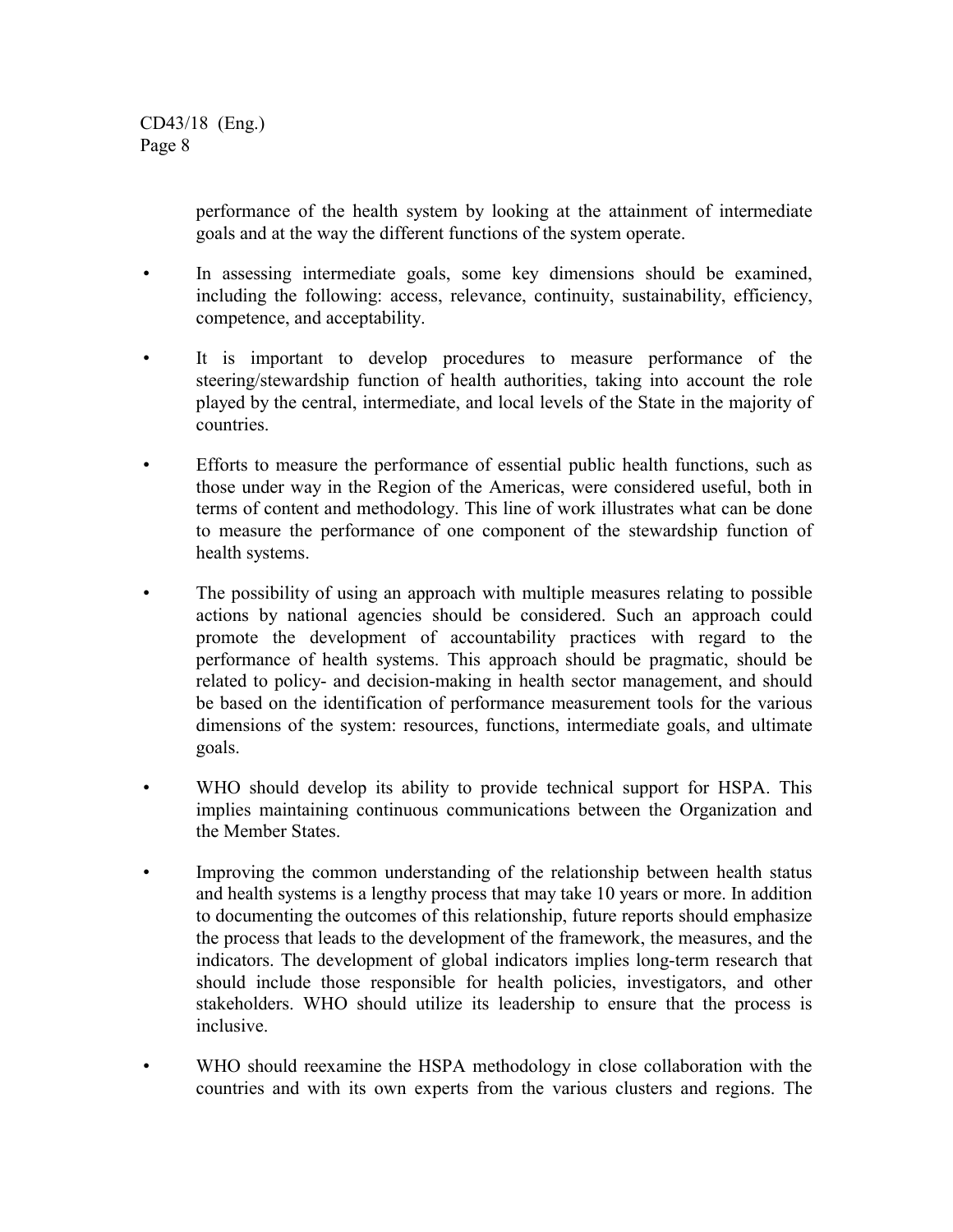Organization has a critical role to play in developing standards, bringing together experts to compare and contrast the various approaches used in the countries, and building consensus on the best ways to ensure comparability between countries with regard to health status, health expenditure, organization, and other related dimensions of the system.

- WHO should make better use of its collaborating centers and other national institutions and should also improve information exchange among its various units and the regional offices.
- WHO should support the countries' efforts to build capacity to:
	- engage in dialogue on national health policies;
	- assess the resources, functions, intermediate objectives, and ultimate objectives of health systems, as well as the degree to which desired changes have been achieved;
	- examine the suitability of current health information systems for generating the necessary data;
	- carry out performance measurement at the national and subnational levels; and
	- develop appropriate policy responses.

The results of the Consultation will be taken into account in the work undertaken in this area in the Region of the Americas. The results of the work in this Region will be transmitted to WHO Headquarters for incorporation into the recommendations made by other Regions for the paper to be presented on this subject to the Executive Board in 2002.

In August 2001, PAHO will organize a working group to conduct an exhaustive analysis of the subject and expand on the recommendations from the Consultation. The results of both exercises will be presented to the 43rd Directing Council in September 2001 in order to inform the delegations of all Member States and provide a forum for debate, whose outcome will be communicated to WHO Headquarters prior to the 109<sup>th</sup> Session of the Executive Board in January 2002.

#### **4. Action by the Directing Council**

The Directing Council is asked to take note of the report.

Annex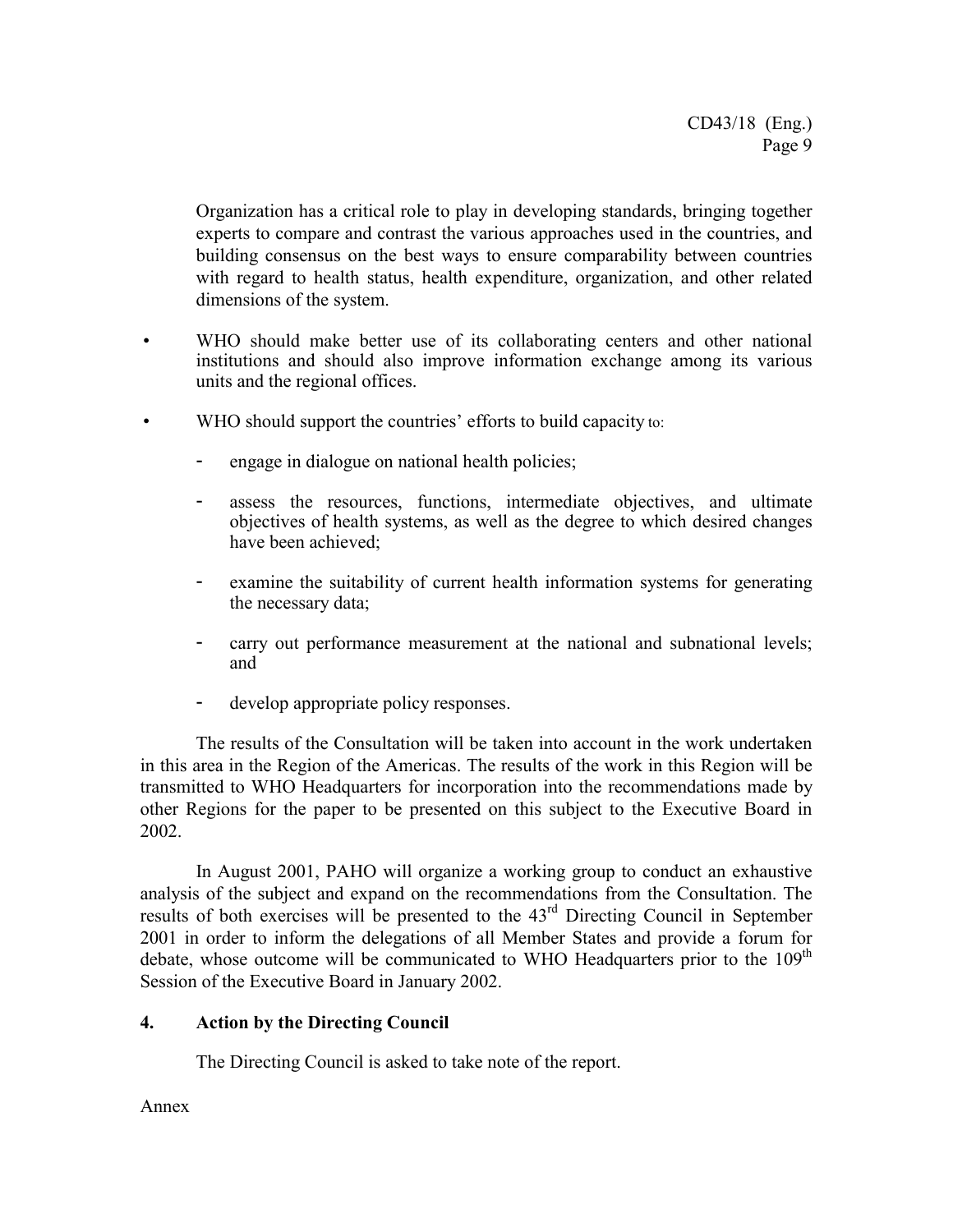# **REGIONAL CONSULTATION ON HEALTH SYSTEMS PERFORMANCE ASSESSMENT**

# **Washington D.C., 8-10 May 2001 Critical Issues in Health System Performance Assessment**

# **A. INTRODUCTION**

The World Health Report 2000 (WHR) sought to summarise the best available evidence on ways to improve the performance of health systems, and found that in many areas the evidence was limited and at best mixed. This was partly because there had been no agreement on the goals and objectives of health systems to guide analysis, and partly because the analysis had often focused on process rather than outcomes. The WHR, therefore, outlined a framework for assessing the performance of health systems which it proposed to use consistently across settings.

Comparison of performance across countries and over time can provide important insights into policies which improve performance and those which do not. This required defining a parsimonious set of outcome indicators to measure performance at the country level based on the framework. The annex tables were the first attempt to use these indicators to measure performance in a consistent fashion even though actual data were available for only some countries.

The release of the WHR stimulated vigorous debate on the processes surrounding the release of the report and on its scientific content. It was discussed at the  $107<sup>th</sup>$  session of the Executive Board (EB) in January 2001. In her opening address, the Director-General reported that because of the importance of the topic and the interest from Member States, she would report on health sector performance at two yearly intervals, the next one to be released in October 2002. Before its release, she would take the following steps:

- Establish a technical consultation process bringing together personnel and perspectives from Member States in each of the WHO Regions;
- Ensure that WHO consults with each Member State on the best data to be used for performance assessment and provides advance information on the indicator values that WHO obtains using those data;
- Complete the next round of performance assessment in May 2002 for publication in October 2002. All Member States would receive the compilations before they are available to the general public;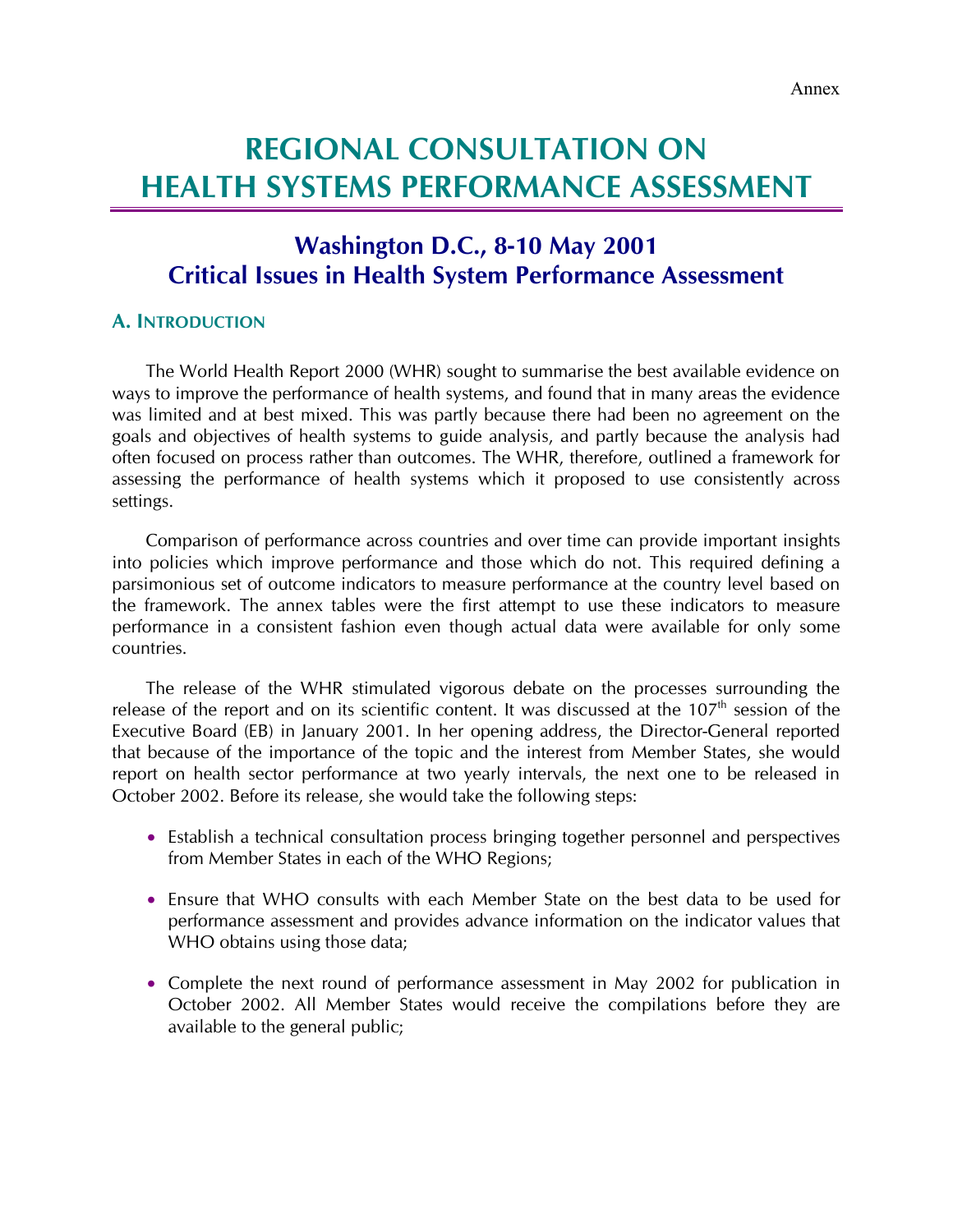• Establish a small advisory group, including members of the EB and the Advisory Committee on Health Research, to help her monitor WHO's support for health system performance assessment (HSPA).

The EB endorsed these steps and requested the Director-General to:

- 1) initiate a scientific peer review of health systems performance methodology as part of the technical consultation process including updating on methodology and new data sources relevant to the performance of health systems;
- 2) ensure that WHO consults with Member States and shares the results of the scientific peer review and its recommendations;
- 3) develop a multi-year plan for further research and development of the framework and its relevant indicators to assess the effectiveness and efficiency of health systems as part of the technical consultation process;
- 4) develop a plan to improve data quality to be used to assess health systems performance;
- 5) report to Member States on the impact of health systems performance reports on member States' policy and practice;
- 6) provide the reports to health authorities of Member States 15 days before the intended date of publication.

Accordingly, regional consultations will be held in each WHO region. This is the first such consultation. The participants are representatives of government from Member States as well as regional scientific experts. The objective is to provide technical input on HSPA as described above.

A number of topic-specific technical consultations have also been programmed covering summary measures of population health; health inequalities; fair financing; responsiveness; methods to enhance cross-population comparability of survey results; measuring efficiency; stewardship; and effective coverage. The results of all consultations will feed into the Peer Review group, in sufficient time for its report to be made available to the EB in January 2002.

This background paper summarises some of the major debates that have emerged since the release of the WHR2000. It does not seek to be all inclusive or to take a position on the debates. It presents the issues that have been raised most frequently in discussions with government and scientific experts. Participants in this consultation may raise other issues as well. The paper is organized around three themes. Conceptual and methodological issues relating to the current framework and indicators are considered in section B, questions relating to future development of the framework in section C, and practical policy and managerial issues related to HSPA in the last section.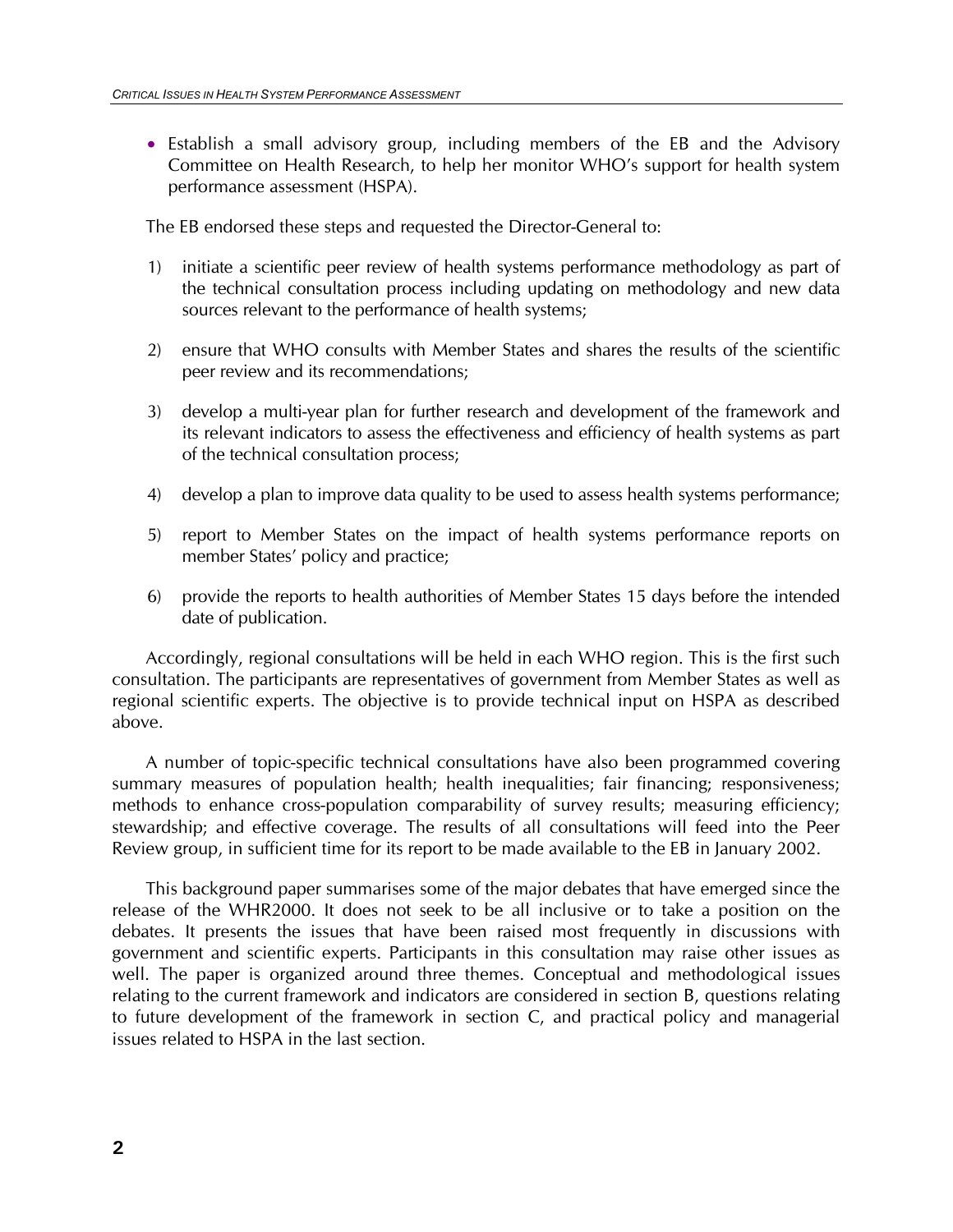#### **B. CONCEPTUAL AND METHODOLOGICAL ISSUES**

#### *1. Boundaries of the Health System*

Emerging from the discussion of the WHR are a number of competing concepts of the health system. The narrowest definition draws the boundaries tightly around the activities under the direct control of the Ministry of Health. In some countries this may include mainly personal medical services and is depicted by the small circle in Figure 1. Many activities that are aimed specifically at improving health, such as the marketing of insecticide impregnated mosquito nets or taxes designed to reduce the use of tobacco or alcohol products, are excluded from this definition. In some countries it would also exclude many personal health services which are provided by other government departments, missions, NGOs or the private sector.

The second definition is a little more inclusive, corresponding to the second smallest circle in figure 1. In it, the system is defined to include personal medical and non-personal health services but not inter-sectoral actions designed to improve health. Traditional public health interventions such as spraying for mosquitoes or health information dissemination would be included, but the type of inter-sectoral actions in which WHO has long been engaged, such as safe water and sanitation programmes would not be.



#### **Figure 1: Defining the Health System**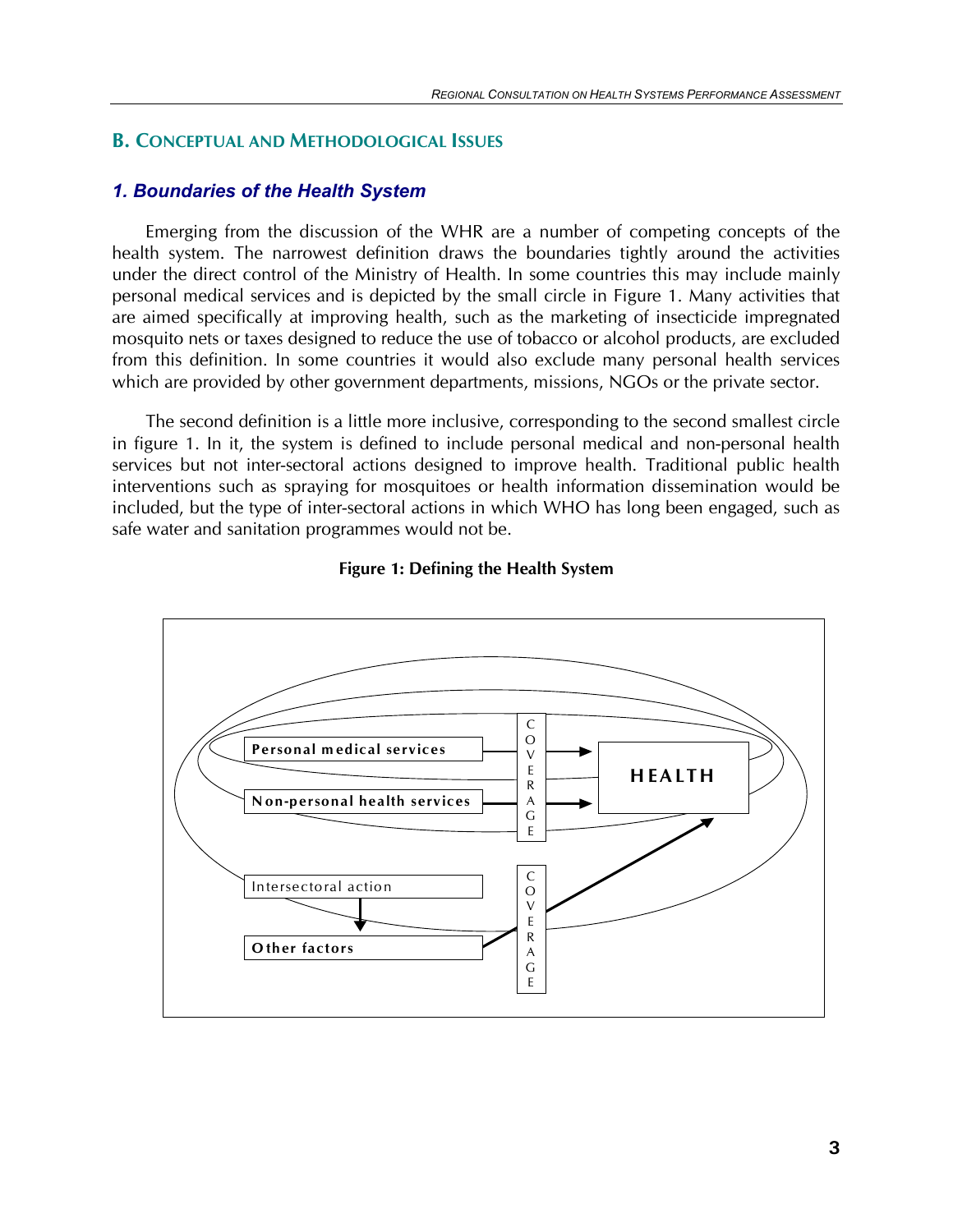The third definition is again more inclusive and considers any action where the primary intent is to improve health as part of the health system. This is broader than medical and nonpersonal health services, including inter-sectoral actions such as advocacy for regulation designed to reduce fatalities from traffic accidents. This is depicted by the largest circle in Figure 1.

The final option is to include all actions that contribute to improving health in the definition of the health system. This essentially includes every box in Figure 1 because virtually all areas of human activity—e.g. education, industrial development, environment—influence health. There is no longer any operational distinction between the health and the education systems, for example, or the health and agricultural systems, because improving education or agricultural production would also have an effect on health.

Which definition is appropriate is inextricably linked to the concept of accountability. To the extent that the stewards of the health system should ensure the delivery of key personal and non-personal health services and should be advocates for inter-sectoral activity on a range of actions aimed specifically at improving health—e.g. seat belt legislation and enforcement—the third definition of the health system is appropriate (the largest circle in Figure 1). This definition would encourage health policy-makers to think beyond personal medical services about how to advocate and encourage ways to improve population health in areas such as changes in diet, tobacco consumption or road safety regulations. They would be held accountable for that part of health which they could influence by their actions, whether in the provision of services, stewardship of private providers, or through advocacy for inter-sectoral action.

If the role of the stewards of the health system is simply to ensure that the resources under their direct control are used appropriately, a narrower definition might be proposed such as the first or second circle in Figure 1. Health policy-makers would perceive their roles as simply focusing on health services. In the very narrow definition, they would see themselves as accountable for improving only that part of population health that is determined by personal medical care in the public sector.

#### *2. Causal Attribution*

Many actions, including those that are not designed specifically to improve health, affect health either positively or negatively. In Figure 1, the box labelled "other" captures activities relating to education, environment, agriculture, industry etc., which influence the health of individuals or populations. The debate since the release of the WHR has revealed two competing approaches to separating the influence of the health system from those of these other activities.

The first is to define partial indicators of overall goal attainment which build into the measure a set of hypothesized causal relationships. So only the outcomes largely determined by the activities of the Ministry of Health or health policy-makers would be measured and monitored as part of health system performance assessment. For example, child mortality due to vaccine preventable diseases would be measured in preference to overall child mortality because the Ministry of Health can control the coverage of routine vaccination programmes but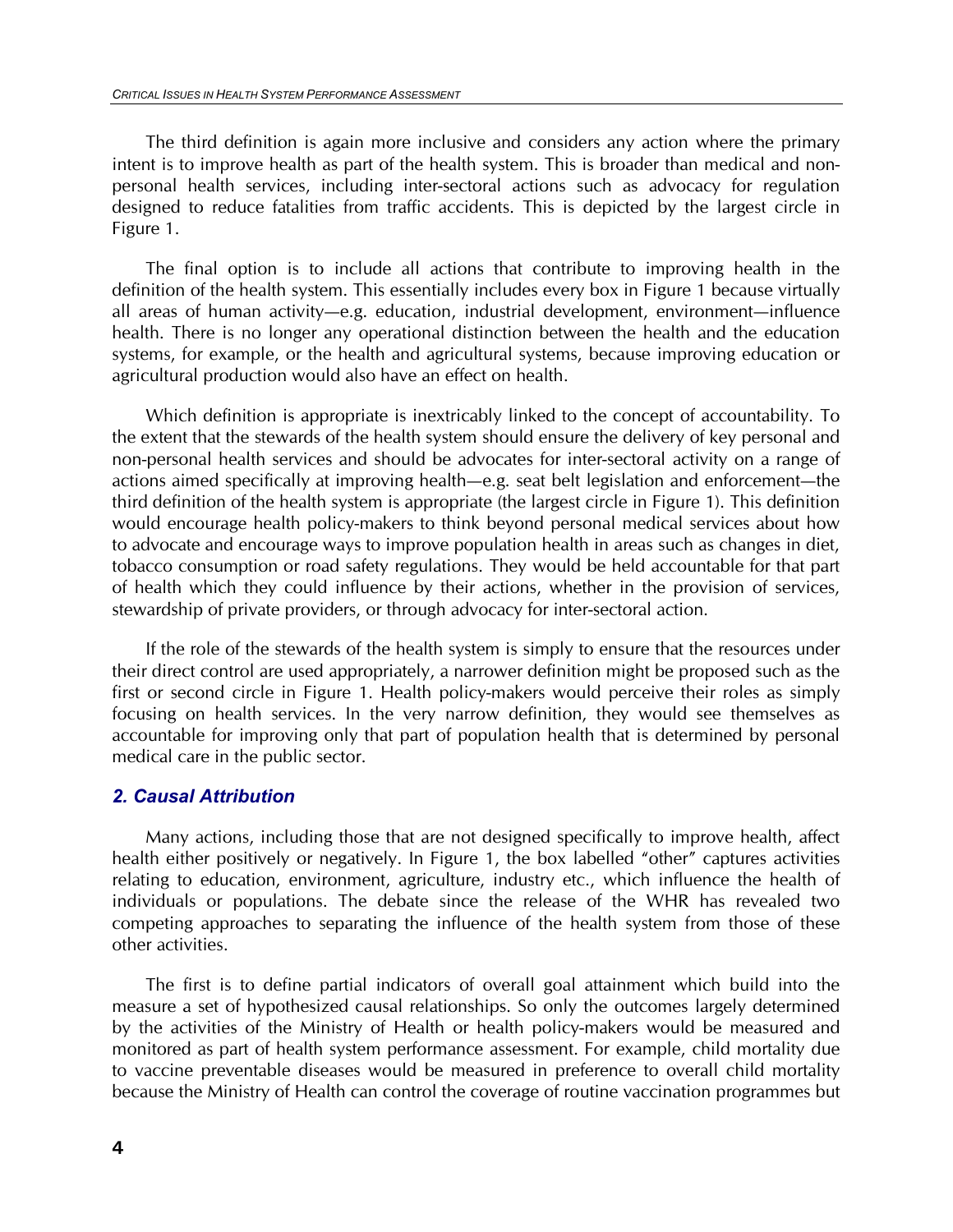cannot control the fact that some children die from malnutrition associated with poverty. Preventable deaths would be measured instead of total mortality on the grounds that the health system cannot be held responsible for all deaths. This approach focuses the attention of Ministry of Health decision-makers on issues directly under their daily control and on a limited set of well defined determinants of health.

The alternative is to separate the concept of outcome measurement from the assessment of causal attribution, whether from the health system and other determinants. Overall child mortality and changes in it would be measured and then the causes would be explored. The extent to which the health system has contributed to reducing child mortality would be evaluated as part of this process which identifies and accounts for all possible determinants. Multivariate statistical analysis allows this to be done, in the same way that econometricians have long explored and separated the various determinants of economic growth. This approach allows all possible hypotheses to be tested rather than restricting attention to pre-selected determinants. It focuses the attention of health policy-makers on the fact that they can improve health by encouraging action on a broader array of inter-sectoral areas than those directly under their control.

#### *3. Mediating Factors*

Clearly the simple provision of medical and health services and inter-sectoral actions, as depicted in the left hand side boxes of figure 1, does not automatically get translated into improved population health. A number of mediating conditions are required and there has been considerable debate about what these factors are and how they can be measured. The coverage of critical medical services and public health interventions certainly influences how effectively health actions are translated into health, which is the reason for showing it in figure 1, but there might well be others. Measuring effective coverage poses many challenges as it incorporates concepts such as physical access, affordability, utilization, effectiveness, and quality. It also requires the identification of a set of key interventions (or tracer conditions) for which coverage would be routinely measured.

Given the importance of coverage of critical interventions in mediating the effects of personal and non-personal health services, WHO plans to incorporate into the health system performance work a major effort to monitor coverage of critical health interventions. Information on coverage, access and utilization is needed not only at the national but the subnational level to be an effective aid to national decision-making. A number of technical challenges must be overcome if coverage is to be monitored in a valid, reliable and comparable way. Two of the most important challenges are incorporating non-governmental and private providers in the assessment of coverage and validating the coverage implied by service delivery data. In addition, coverage may vary considerably within a country not only by region but also by sub-component when the system is segmented (private, ministry of health, social insurance schemes etc.) To further stimulate the development of coverage monitoring as part of performance assessment, a technical consultation will be held in August 2001.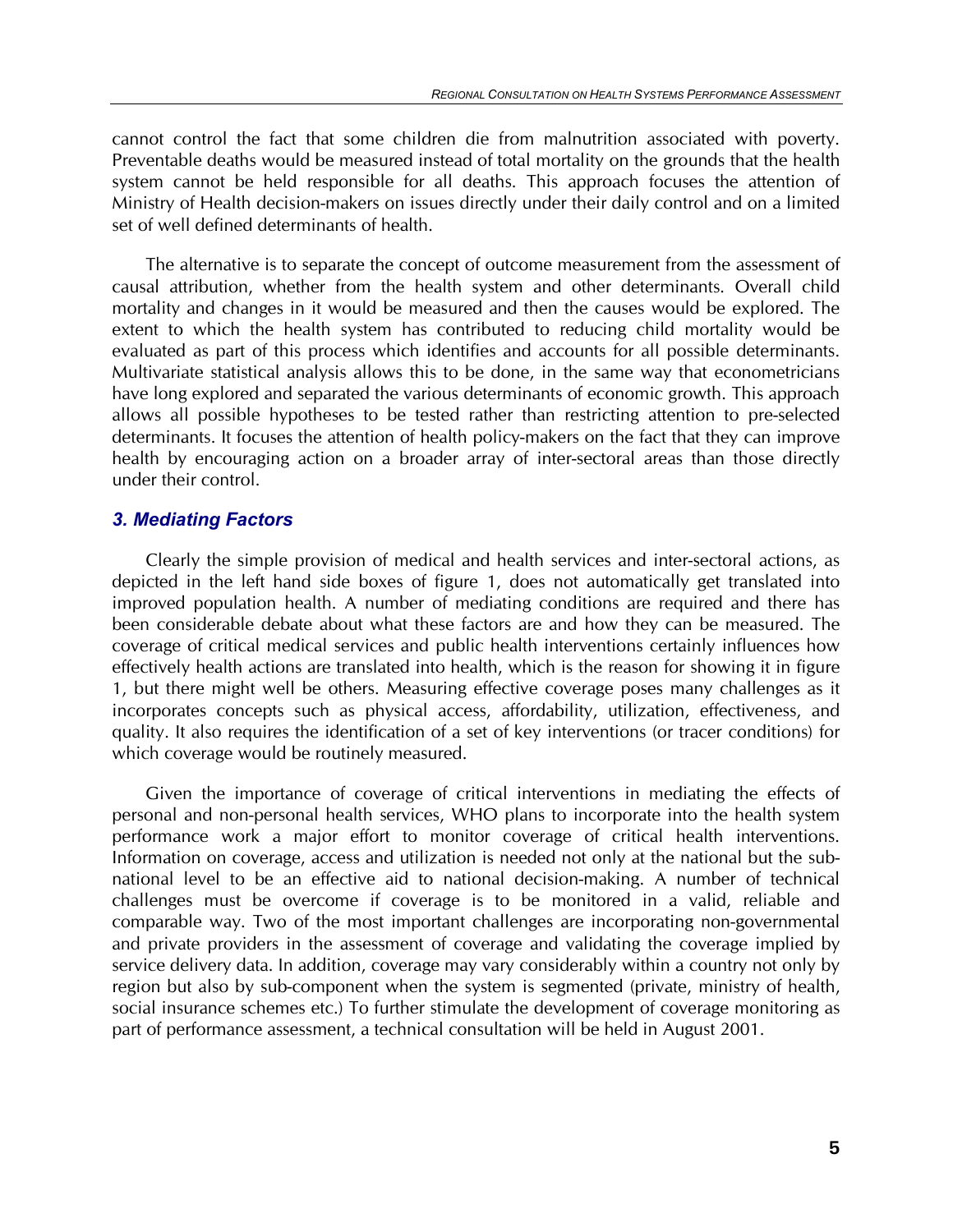#### *4. Performance and Time*

Efficiency (the word was used interchangeably with performance in the WHR) is the extent to which the health system makes the maximum achievable contribution to the defined social goals given available health system and non-health system resources. Two competing concepts of how this maximum should be defined have emerged from the debate around the WHR. The first is that it should represent the maximum that could be achieved by the Ministry of Health with its resources this year. This is consistent with the narrow definition of accountability and the narrow definition of the health system defined above. Estimating efficiency would require controlling for all possible non-health system determinants and the impact of health actions taken in the past. This approach clearly identifies who is responsible for current poor performance but it does not provide health policy-makers with incentives to think about broader actions that could improve health—i.e. to be stewards of population health as a whole.

The alternative is to define a higher maximum, the maximum that the observed levels of resources (health and non-health system) could have produced had the appropriate mix of policies been followed. This maximum would not necessarily be achievable this year, but shows what would be possible with existing resources. Under this definition, low performance reflects the fact that the system is not achieving what it could have achieved in the presence of appropriate policies and programmes. It might be the result of decisions taken 15 years ago or those taken today. It might be the results of the failure to take inter-sectoral action to discourage smoking or the failure to provide medical services to poor people. This approach sets a goal for policy-makers, encourages them to think beyond personal medical services, and to be aware that their actions today can affect population health for several decades. It is also consistent with the way efficiency is measured in the wider economics literature, where no attempt is made to adjust current estimates of airline efficiency, for example, for mistakes made by managers in the past. Efficiency comparisons simply indicate that a company is not achieving the maximum possible today, and managers seek to find ways to improve efficiency.

In the first approach, the question of timing is critical as some of the current attainment on the different goals is a result of actions taken in the past. Moreover, some of the impact of current actions, such as smoking cessation programmes, will not be felt for a considerable period into the future. In the second approach, timing is less critical because the goal is to indicate what could have been achieved in total from the measured inputs and to give managers incentives to take a broad view and a long term view.

Both are technically feasible. The choice depends partly on the purpose of health system performance analysis. If it is to determine if the Ministry of Health performed well this year, the former is appropriate. The information would help Ministry policy-makers focus on short term ways of improving efficiency and attainment in areas within their direct remit. On the other hand, if the purpose is to indicate what could have been achieved with an efficient use of available resources, both inside and outside the health system, and to encourage policy-makers to think long term and to think beyond personal medical services, the latter encourages this broader vision.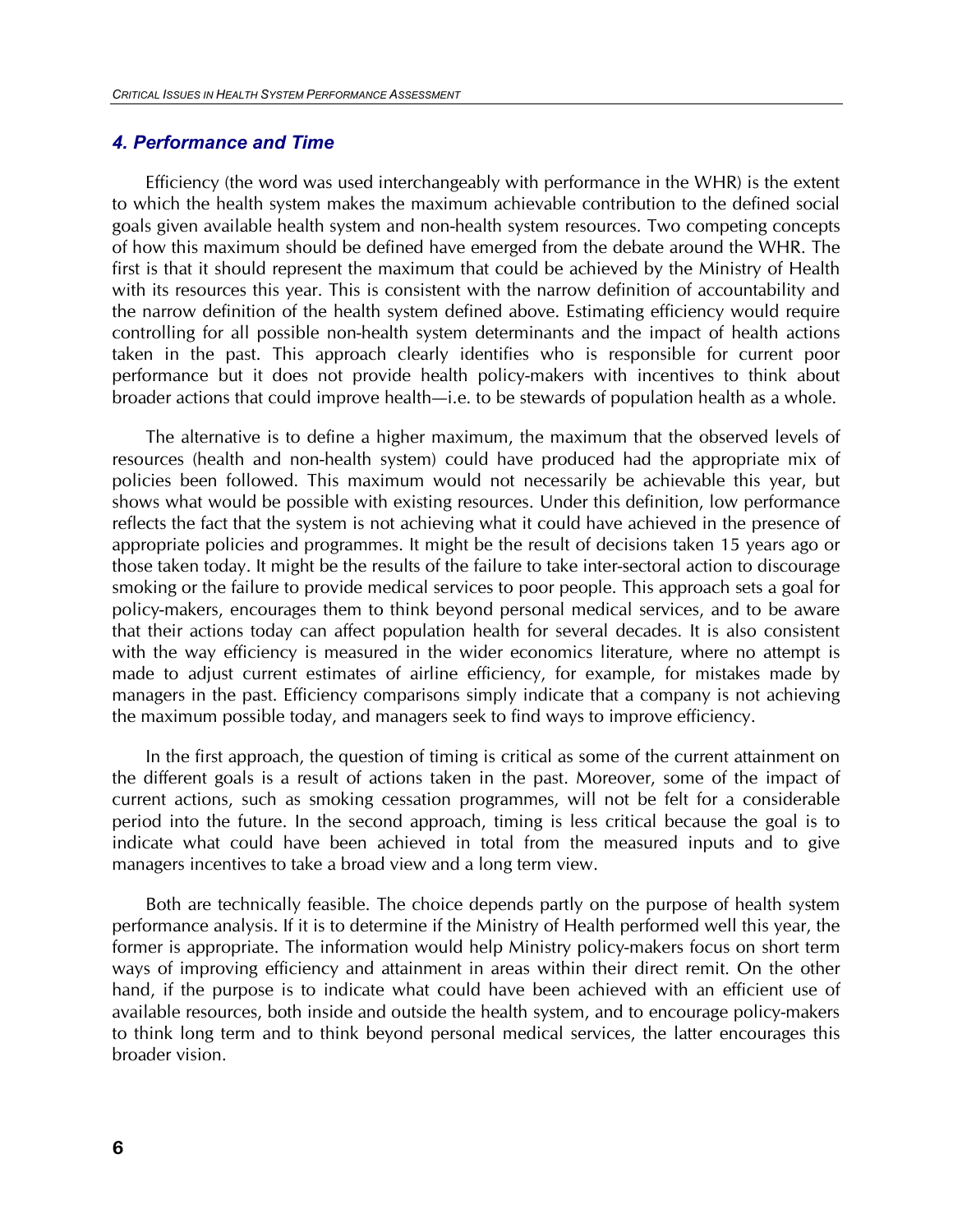#### *5. The Scope of Performance*

In the WHR, the term performance was used interchangeably with efficiency. Efficiency was defined as the extent to which the health system makes the maximum achievable contribution to the defined social goals, given the resources (health system and non-health system resources) used. In general use, and certainly in the quality of care literature, performance is often defined more broadly to encompass a range of activities around the use of evidence to maximize outcomes or goal attainment. An important issue is, therefore, whether WHO should change its terminology to be consistent with the broader use. This would mean defining "health system performance assessment" (HSPA) as a set of activities which includes:

- measuring goal attainment;
- measuring the health system and non-health system resources used to achieve these outcomes;
- estimating the efficiency with which the resources are used to attain these outcomes;
- evaluating the way the functions of the system influence observed levels of attainment and efficiency;
- designing and implementing policies to improve attainment and efficiency.

Improving health system performance would become a broad term to encompass the entire set of activities. The terms "attainment" and "efficiency" would have precise definitions as components of that set.

#### *6. Universal Weights*

The WHR combined 5 indicators of attainment into a composite attainment score. The best available evidence at that time suggested that the weights survey respondents put on the different indicators did not differ substantively across groups of respondents. Overall attainment was, therefore, constructed by attributing 50% of the total score to health attainment, 25% to responsiveness and 25% to the fairness of financing. The question of whether all countries have the same weights or preferences has subsequently been discussed. To compare overall attainment across countries requires some consistent weighting system but the question of whether weights vary across settings is one that can be tested empirically.

If they do, in fact, differ substantively across countries, one option is to use two types of weighting systems for overall attainment and efficiency. One would take the average observed across countries, and the other would use the varying country weights. This would allow an assessment of the extent to which overall attainment and efficiency estimates were sensitive to the variation in country weights. Whether weights do vary substantively across countries will be informed by the series of household surveys under way this year in many countries that include questions on the importance of different goals.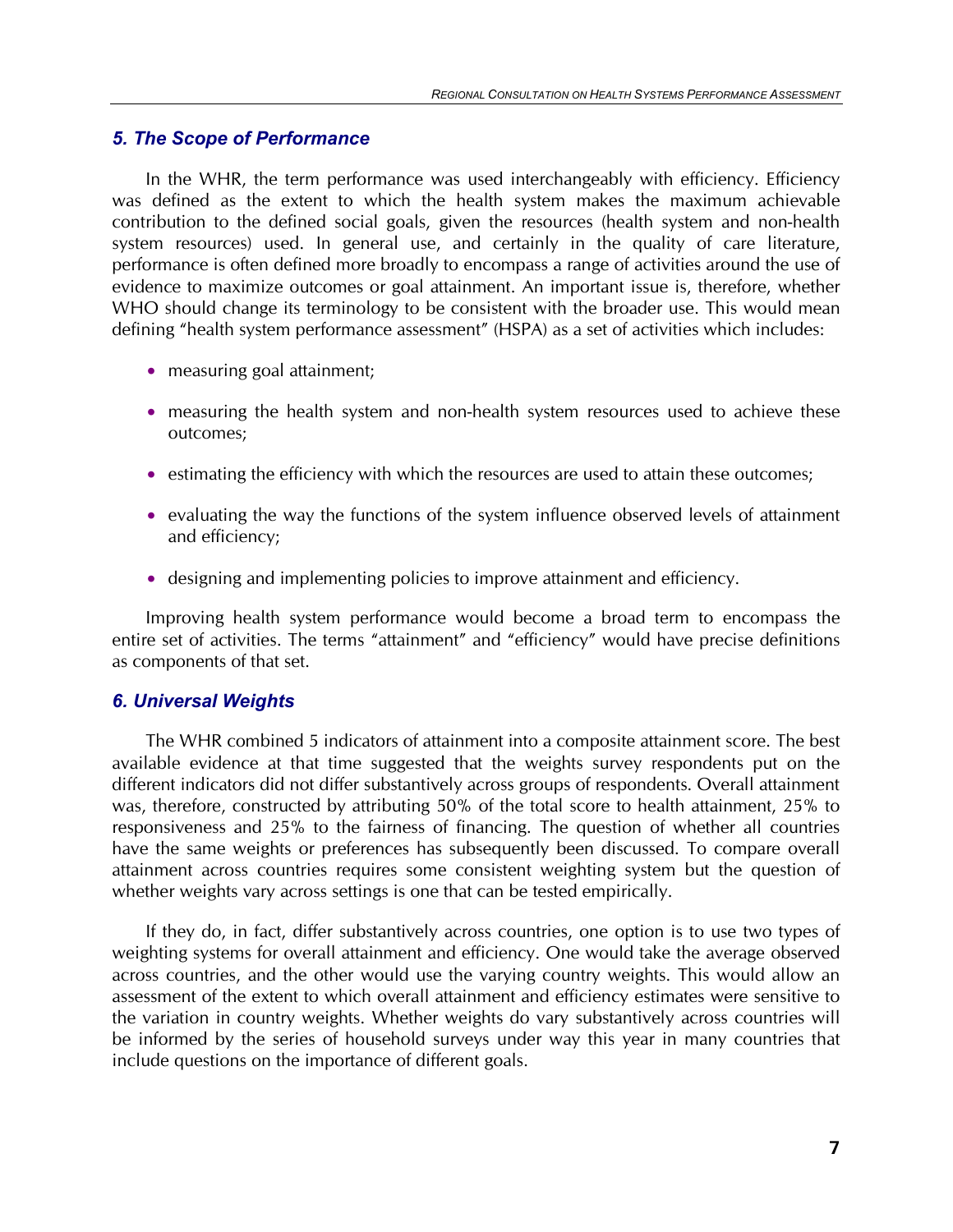#### *7. Socially Desirable Goals*

Considerable debate has focused on the appropriateness of the 3 goals defined in the WHR - health, responsiveness and fair financing. It is clear from figure 1 that health levels are not just a function of the activities of the health system, unless of course the system is defined as encompassing every action that could possibly improve health. In terms of any other definition, health is a social goal to which the health system contributes but which is also influenced by other factors.

No one has disputed that the system exists primarily to improve health and that this is the defining goal. Most commentators on the WHR have also agreed that health systems should contribute to other social goals in addition to improving health. The concept of "caring", as distinct from improving health, has commonly been raised in this context. This is the idea that responsiveness tries to capture, by defining the 8 domains of dignity, autonomy, confidentiality (together comprising respect for persons), prompt attention, quality of basic amenities, access to social support networks during care and choice of provider (comprising client orientation). It has been suggested that this definition does not fully capture some dimensions of caring. For example, two systems might score equally well on the 8 domains but show very different patterns of use - there might be only 1 contact with the system per person per year in the first compared to 4 in the second. Can it be argued that the two systems are equally responsive, and if not, how should differential coverage be incorporated into the definition? There might well be other dimensions of caring that should also be included in the definition of responsiveness. There will be a technical consultation on responsiveness.

To date, most survey respondents have indicated that they value some form of equity in the way the system is financed. They express preferences for systems which do not put people at risk of financial catastrophe because of ill health, and where financial contributions to the system are progressive. However, some commentators have questioned whether a concern with financial fairness is socially desired in their countries and others have questioned whether the financial fairness indicator used in the WHR reflects people's concerns with progressive contributions . The existence or otherwise of preferences for financially fair systems is an issue which should be tested empirically through household surveys, and other technical questions surrounding the choice of indicator will be the subject of a technical consultation shortly.

Arguments have also been made that the health system contributes to a range of social goals in addition to those outlined in the WHR, including increasing economic growth and encouraging community participation. To include these as goals in the health system performance assessment framework depends partly on whether the health system makes a large enough contribution to them to justify routinely monitoring the impact of the system on those outcomes. If the health system makes only a small difference to the rate of economic growth, for example, it would not be feasible or necessary to monitor its contribution to economic growth as part of periodic health system performance assessment. The implications of routine performance assessment for health information systems is an important issue that is discussed in a later section.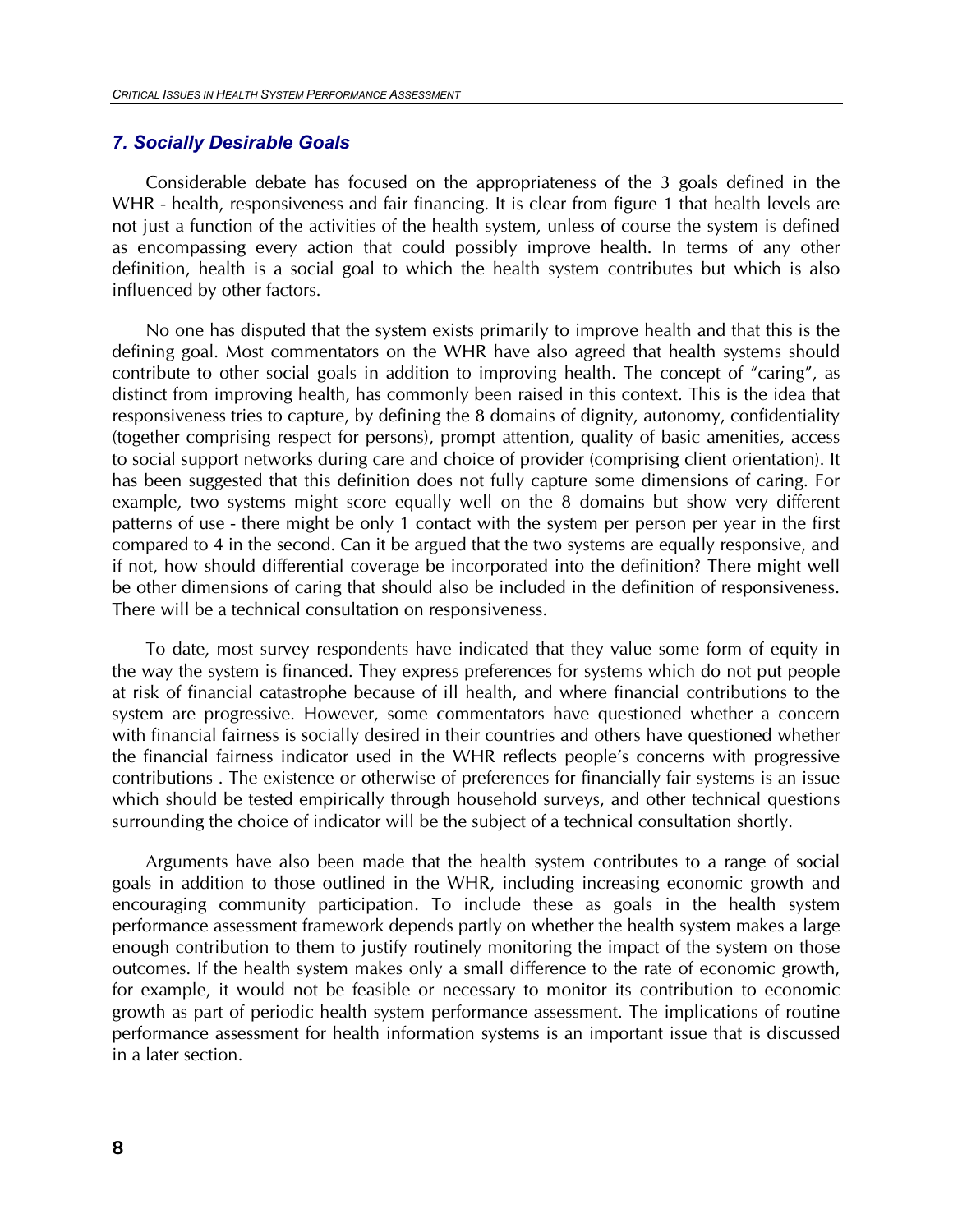#### *8. Practical Policy Implications*

Health system performance assessment (HSPA) is not undertaken for its own sake. It is important only to the extent that it provides the evidence required to develop better policies, strategies and programmes. A number of suggestions have been made about ways to improve the links between the measurement part of HSPA and the component relating to the development of policies to improve performance. This requires strengthening the work on functions of the system—resource generation, financing, provision and stewardship. Little is known about how they are currently undertaken in countries and indicators of the contributions of each function to performance do not exist. It is generally agreed that this area requires more work, and that policy-makers require ways of monitoring if they are performing these functions appropriately, and whether a change in the way one or more function is undertaken would improve attainment and efficiency. This is discussed further in the next section, but specific technical consultations have been planned on the functions of stewardship and financing.

A second strand of this discussion has been that while it is useful to measure and monitor overall system performance, policy-makers also need to be able to identify the contributions of the different components of the health system—to be able to separate the contribution of personal medical services from that of inter-sectoral actions, for example. This would help them decide if they should transfer resources to inter-sectoral action from personal medical services, or from one type of personal medical service to another. A way of providing this information is to strengthen the links between HSPA and cost-effectiveness analysis, something that is currently under way in WHO. The practical implications of routine HSPA is considered further in section D.

# **C. FURTHERING THE FRAMEWORK FOR HEALTH SYSTEMS PERFORMANCE ASSESSMENT: GAPS AND CHALLENGES**

#### *1. Introduction*

In the last section some of the recent debates about the framework and methods for HSPA were summarized. In this section, we build on that by discussing in more depth some of the suggestions for further development of HSPA. As in the previous section, some critical issues for discussion at this consultation are raised.

#### *2. The Need to Measure Functions and Progress*

In section B, the scope of performance assessment was discussed and it was suggested that it might best be considered as a broad menu of activities rather than equating it with efficiency. This would allow HSPA to cover consideration of whether progress is being made toward specified goals and whether appropriate activities are being undertaken to promote the achievement of these goals. The value of this would be to identify problem areas that may require special attention and best practices that can serve as a model. HSPA of this form could also be a tool for regulation and resource allocation. Accountability for performance would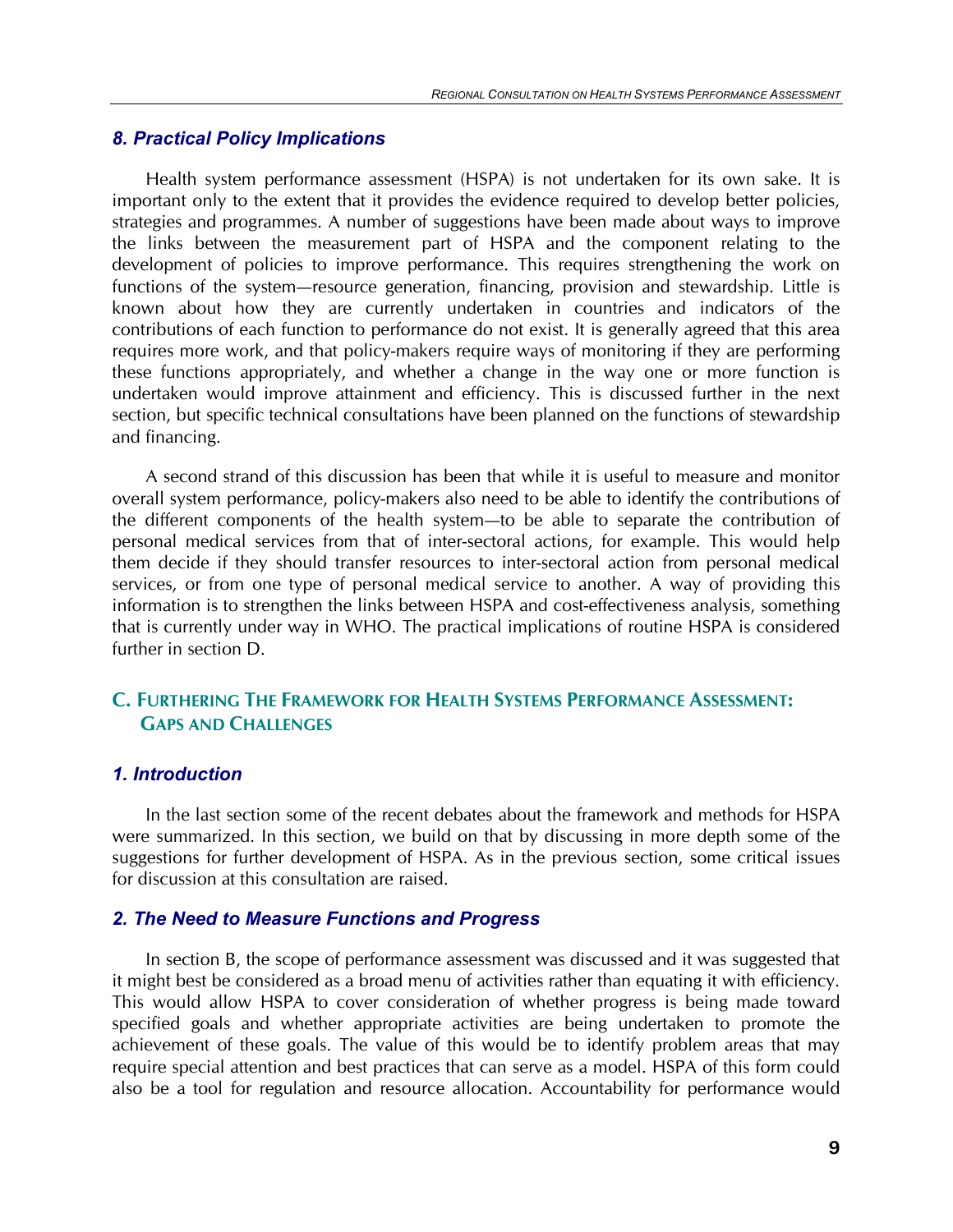consist of an obligation and willingness to be assessed on the basis of appropriate measures of actions and outcomes with regard to the achievement of program and policy purposes. In other words, the broad concept of performance would include the ability to assess whether progress is being made towards specified goals and whether appropriate activities are being undertaken to promote the achievement of those goals. This would be consistent with making a resultsoriented management approach a component of HSPA.

A number of ways of thinking about how this work might be organized and how the appropriate indicators are defined are possible. For example, The United States National Research Council<sup>1</sup> recently argued that performance measurement involves the selection and use of quantitative measures of program capacities, processes, and health outcomes to inform the public or a designated public agency about critical aspects of a program. In an earlier report<sup>2</sup> it had included capacities, processes, risk status, and health outcomes. Its logic was that at the program level, some health outcomes of primary interest, such as reductions of mortality and morbidity, may be difficult to routinely measure. Moreover, there is a time lag between an intervention and changes in those outcomes that is too great for the effects to be observable within the relatively short time frames used to monitor program performance. This was the reason they suggested including measures of risk status as intermediate outcomes. A possible way of depicting this process is found in Figure 2.

This approach is consistent with a "dash board" design of performance assessment, with multiple gauges that can allow for the scrutiny of different dimensions of the performance of the health system by looking at the attainment of intermediate goals and at the way the different functions of the system operate. Its proponents argue that the information supplements the information obtained by measuring the system's contribution to the intrinsic goals.

 $\overline{a}$ 

<sup>1</sup> National Research Council. Health Performance Measurement in the Public Health Sector: Principles and Policies for Implementing an Information Network. E. B. Perrin, J. S. Burch, and S. M. Skillman, eds. Washington D.C.: National Academy Press, 1999.

<sup>2</sup> National Research Council. Assessment of Performance Measures for Public Health, Substance Abuse, and Mental Health. E. B. Perrin and J. J. Koshel, eds. Panel on Partnerships Grants, Committee on National Statistics. Washington D.C.: National Academy Press, 1997.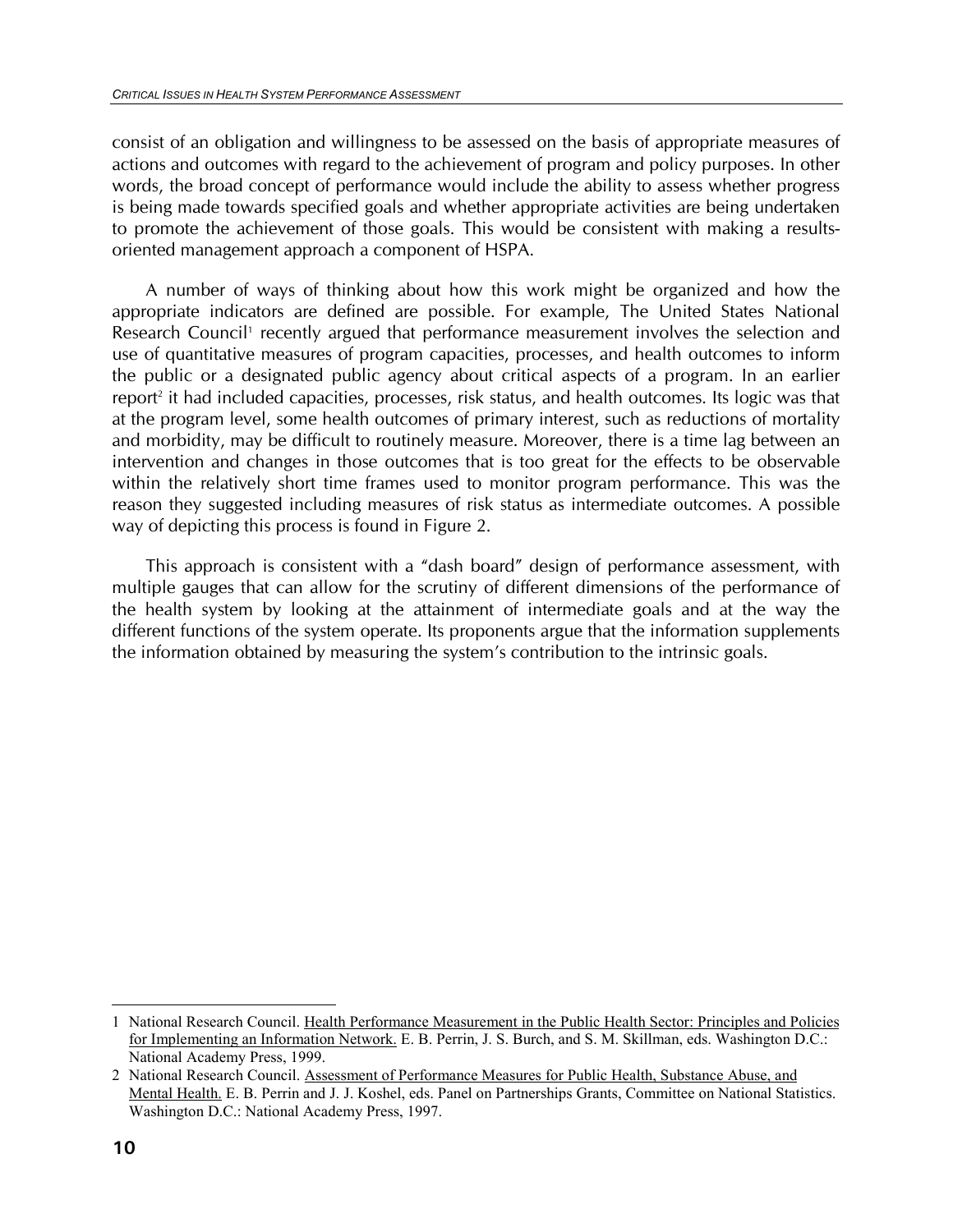

**Figure 2: A possible way to Characterize Health System Performance Assessment**

The question is whether the categories of capacities, process, and risk status are the appropriate ones for assessing progress, particularly of sub-components of the system, and if so, how should the indicators be selected. Different ways of selecting indicators are possible, and the U.S. National Research Council, for example, has suggested four basic criteria:

- Measures should be aimed at a specific objective and be result oriented.
- Measures should be meaningful and understandable
- Data should be adequate to support the measure.
- Measures should be valid, reliable and responsive.

Another important consideration might well be the implications of any set of indicators for the health information system of Member States, which is considered in Section D.

# *3. Resource Availability or Capacity*

If the above framework is accepted, indicators of resources and their distribution as well as measures of capacities would constitute a first dimension of HSPA. It has been argued that they provide information that is critical for modifying resource allocation practices and for assessing the efficiency of the system for organizing its functions, for attaining intermediate goals and ultimately for achieving the socially desirable intrinsic goals. How capacity can be measured in a meaningful and comparable way poses challenges at the theoretical and practical levels.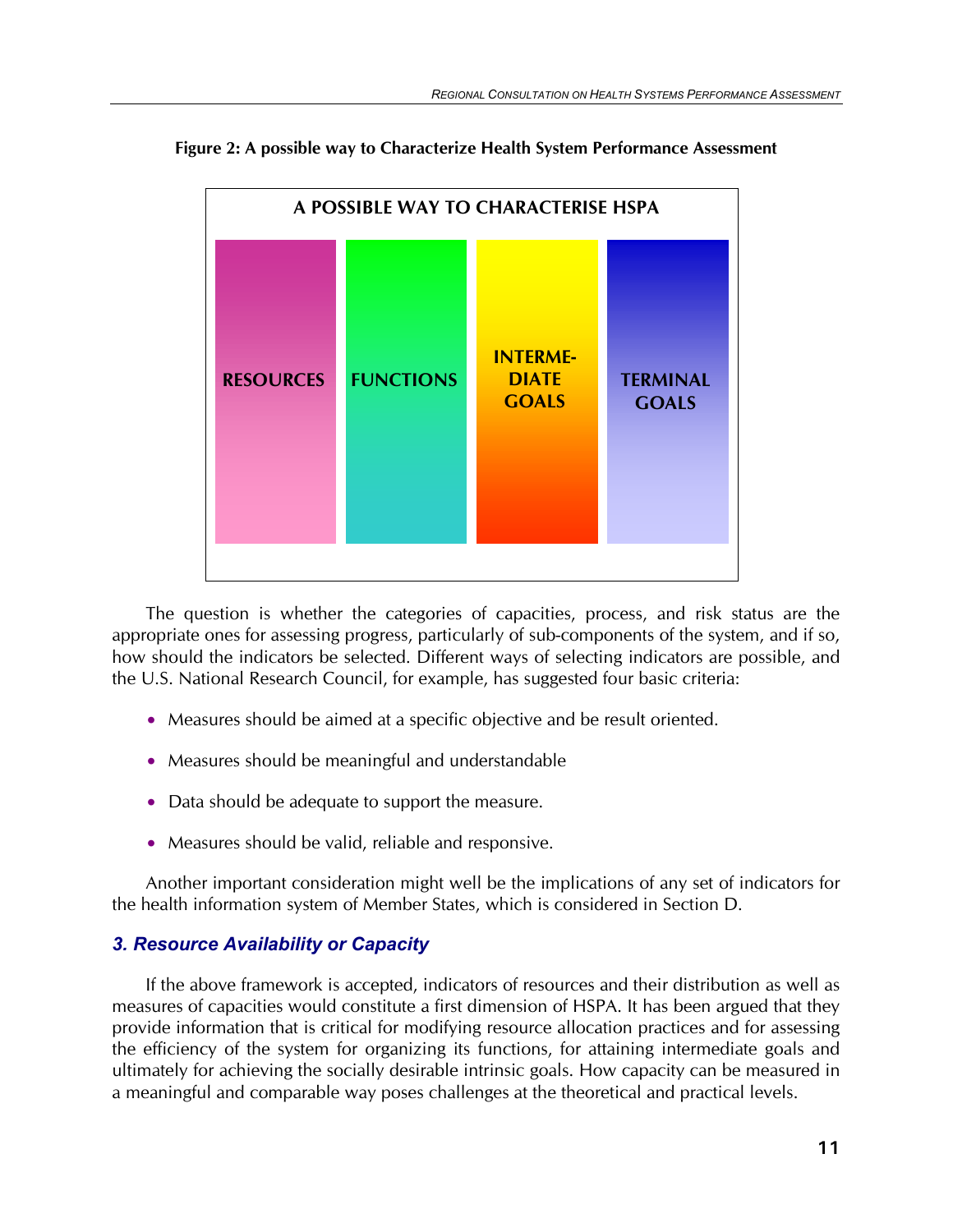#### *4. Measuring the Performance of Functions*

Section B highlighted that debate about the need to define indicators of the way health systems organize themselves to carry out a series of functions that are interdependent and that are necessary for achieving goals. This dimension represents a major challenge in the development of performance assessment frameworks and measurements since it is an area of rapid evolution and constant redefinition. It is a dimension that has as yet little conceptual and methodological operationalization and it is subject to different interpretations very much linked to the nature of the macro-organizational model of the health system.

#### *5. Stewardship*

The reform of the State and the decentralization processes have made the redefinition of institutional roles in the health system a priority in the Member States, especially as far as the steering/stewardship role of ministries of health is concerned. The responsibilities of the State are undergoing significant changes in the face of the growing trend toward the separation of financing, risk pooling and service delivery. These changes demand, among other things, a greater capacity to direct, regulate, and carry out the essential public health functions corresponding to the health authority.

This intensifies the need to reconfigure and adapt the responsibilities and operations of the health authorities to strengthen their steering /stewardship role in the sector, so they define better their areas of intervention<sup>3</sup> such as: sectoral management, regulation, implementation of the essential public health functions, modulation of financing, surveillance of insurance coverage, and harmonization of service delivery (see figure 3).

A variety of taxonomies can be adopted in this area that will always be subject to interpretations or classifications. The breadth of the steering/stewardship role of the ministries of health will depend on the degree of public sector responsibility, the degree of decentralization, and the division of labor in the institutional structure of each country. These responsibilities—some old and some new—will require the ministries of health to strengthen and, in many cases, retool their operations, their organizational structure, and the professional profile of their managerial, technical, and administrative staff. The challenge is to define indicators of performance to assess the degree of progress attained by the system in this regard.

 $\overline{a}$ 

<sup>3</sup> PAHO/WHO. Steering Role of the Ministries of Health in the Processes of Health Sector Reform: CD40/13. Washington D.C., Septermber 1997.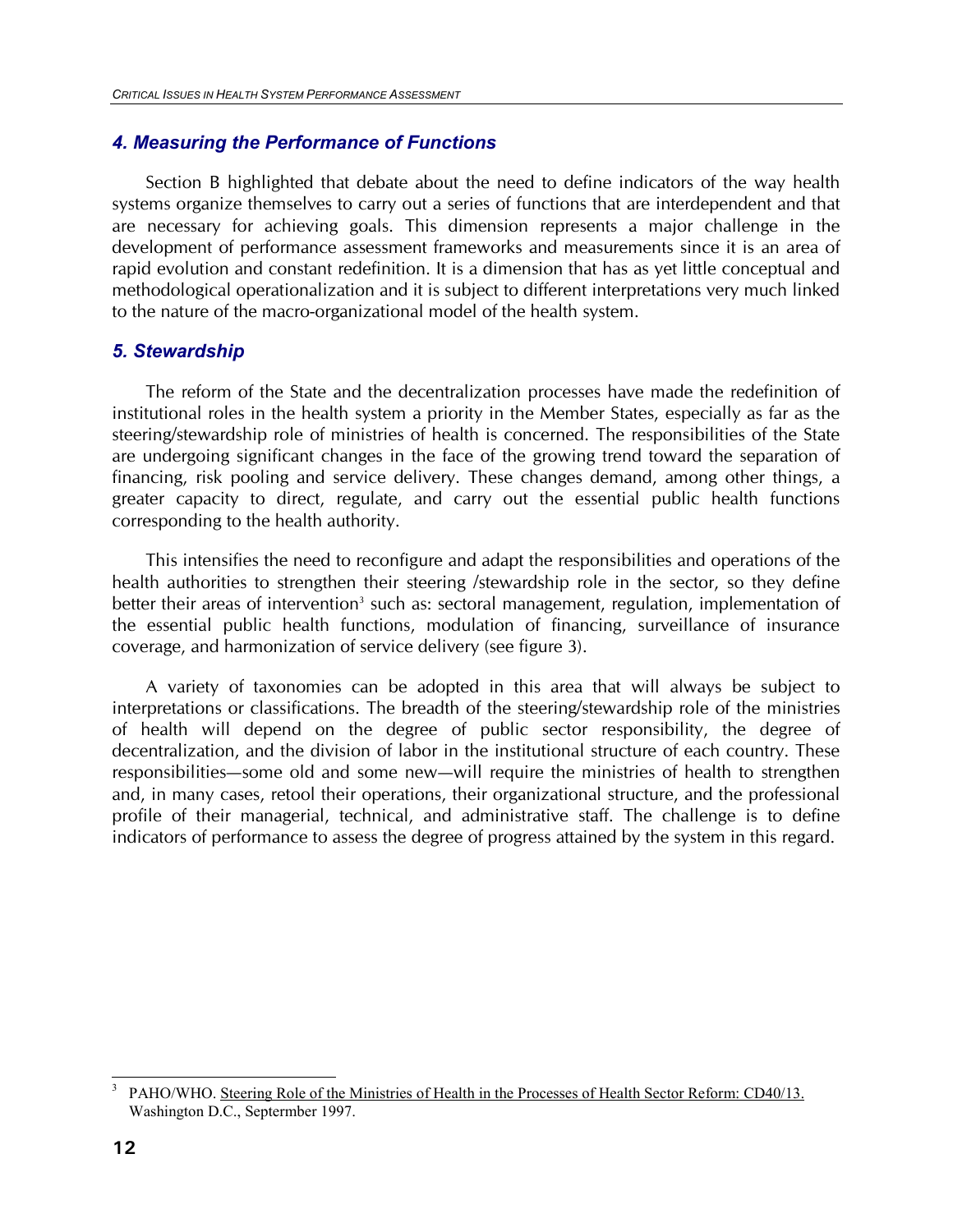**Figure 3: Stewardship**



Health system reforms face the challenge of strengthening the steering/stewardship role of the health authority, and an important part of that role is exercising the essential functions that correspond to the State at the central, intermediate, and local level. It is therefore critical to improve practice in public health and the instruments for assessing the situation and identifying the areas that require strengthening. In light of this, considerable attention has been focused in the Americas on measuring the performance of what has been termed the essential public health function (EPHF), as the basis for improving practice in public health and for strengthening the leadership of the health authority at all levels of the State.<sup>4</sup>

The EPHF have been defined as conditions (capacities) that permit better public health practice. Indicators and standards for each EPHF were also defined. If the functions are well defined to include all the capacities required for good public health practice, good functioning will be a reliable indication of attainment in each sphere of action or work area of public health.

To help orient the discussion at this consultation, we report the 11 EPHF identified as critical for public health practice in the countries of the Americas and contained in the performance measurement instrument developed by PAHO/AMRO in collaboration with the Centers for Disease Control (CDC) and the Latin American Center for Health Systems Research (CLAISS).

 $\overline{a}$ 4 PAHO/WHO 42<sup>nd</sup> Directing Council. Essential Public Health Functions: CD42/15. Washington D.C., 25-29 Septermber 2000.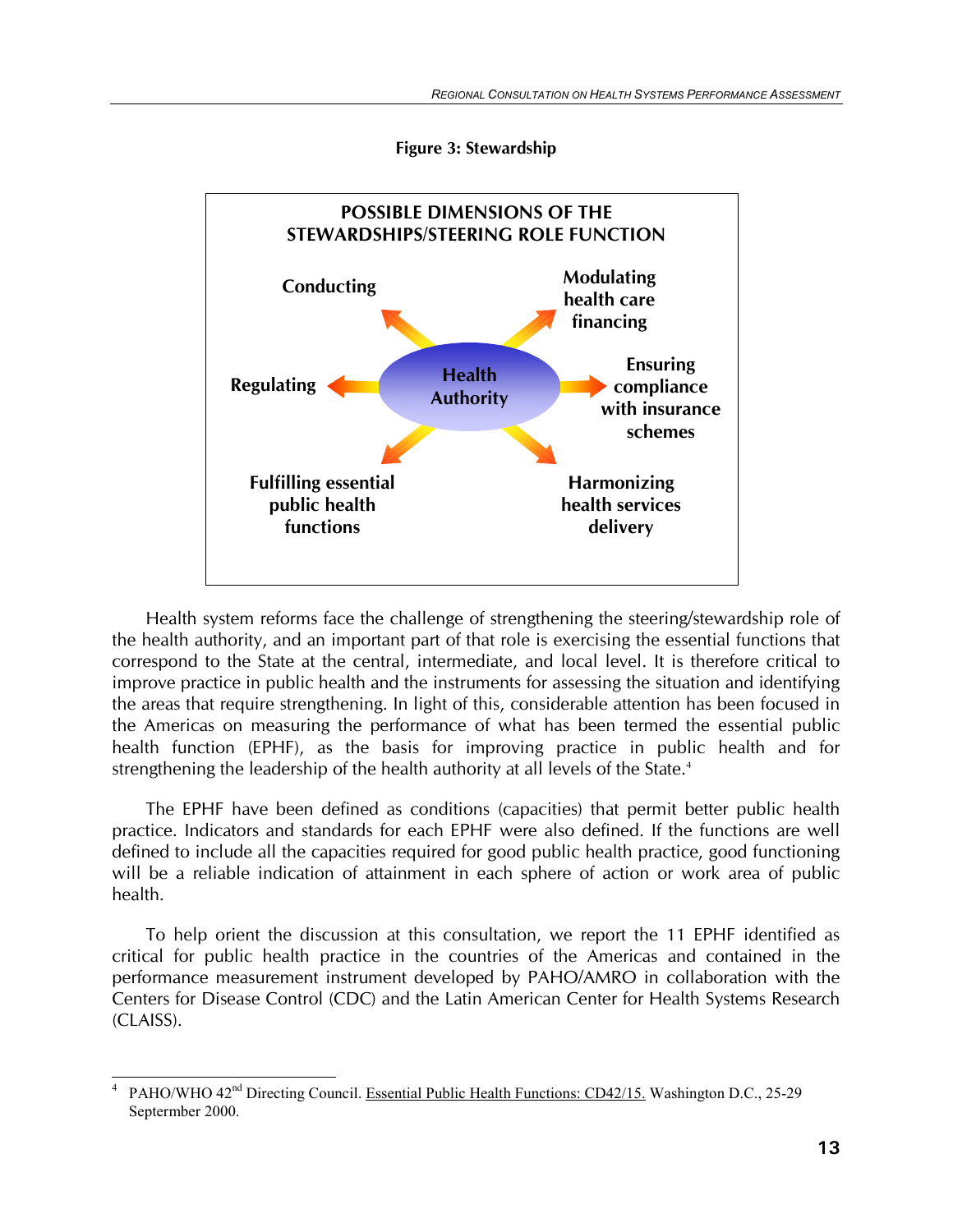- 1) Health Situation Monitoring and Analysis
- 2) Public Health Surveillance, Research, and Control of Risks and Damages in Public Health
- 3) Health Promotion
- 4) Social Participation and Empowerment of Citizens in Health
- 5) Development of Policy, Planning, and Managerial Capacity to Support Efforts in Public Health and the Steering Role of the National Health Authority (NHA)
- 6) Public Health Regulation and Enforcement
- 7) Evaluation and Promotion of Equitable Access to Necessary Health Services
- 8) Human Resources Development and Training in Public Health
- 9) Ensuring the Quality of Personal and Population-based Health Services
- 10) Research, Development, and Implementation of Innovative Public Health Solutions
- 11) Reducing the Impact of Emergencies and Disasters on Health

Developing instruments to measure performance of the stewardship function and of EPHF implies a process to define the function whose performance is to be measured, the performance indicators and standards, and the measures and sub-measures that will serve as verifiers. All indicators would require validation to ensure they measured what they were supposed to measure, and tests of reliability and consistency.

There is a debate in the literature about the appropriate choice between acceptable standards and optimum standards. Defining acceptable levels is difficult and partly arbitrary for example, should the standard be related to the average reality of countries or to a definition of the minimum necessary for exercising a function. Should optimum standards be used as a goal for policy even if they are not achievable in the short run? These are questions important to future work on HSPA.

Measurement of the degree to which the stewardship function and EPHF are being fulfilled is not just an interesting methodological exercise but should lead to an improvement in public health practice, establishing good operating standards and reference points for continuous quality improvement. The process also promotes greater transparency in public health practice and services, while lending greater clarity to the generation of knowledge and evidence-based public health practice. Finally, measurement should lay the foundations for better and greater allocation of resources for public health actions.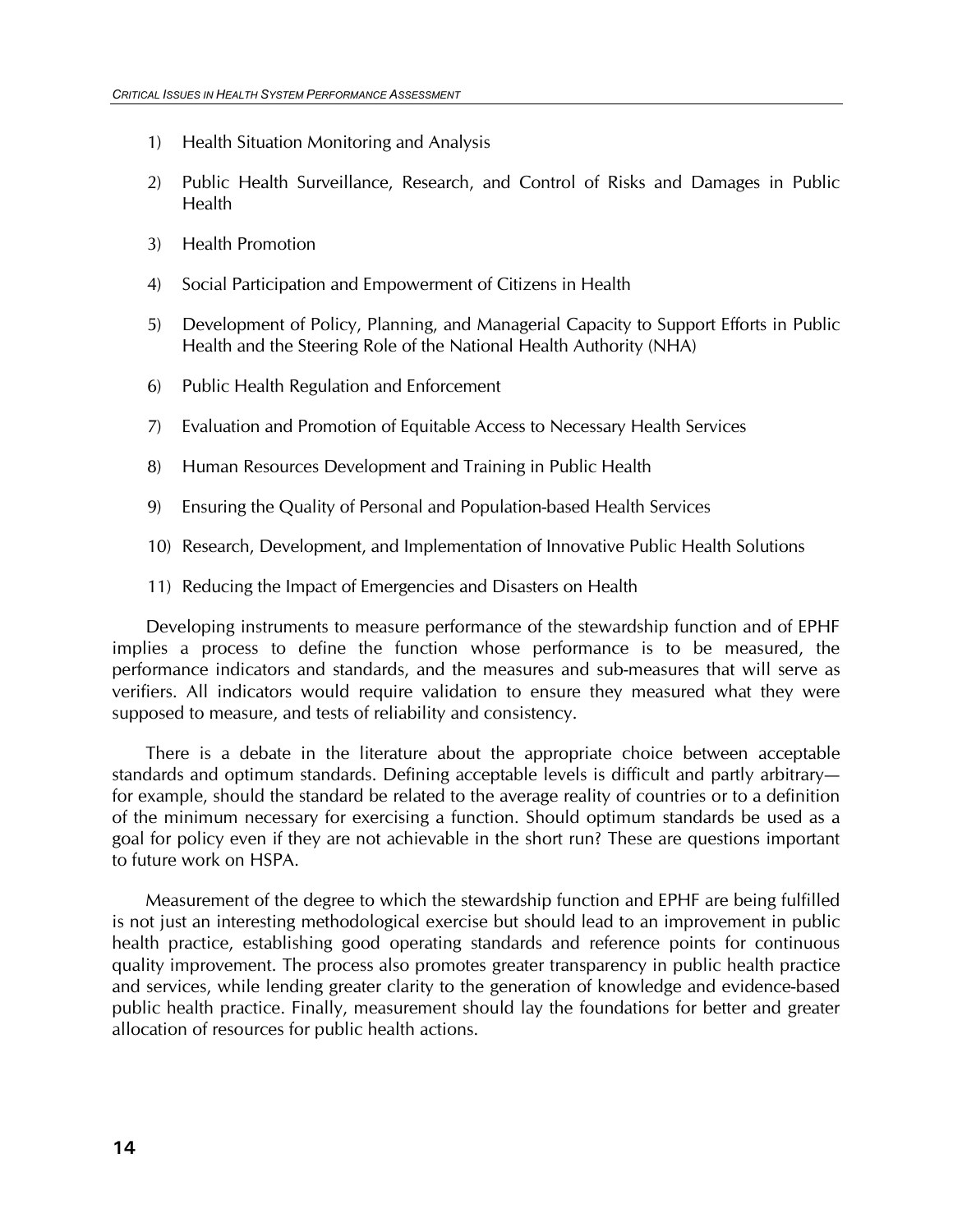Similar challenges exist for other functions of the system if it is agreed that identifying key variables that will permit measurement of the way they are being performed should be part of the agenda for further development of HSPA.

### *6. Instrumental or Intermediate Goals*

Most of the available indicators of attainment of instrumental goals are related to the way in which the function of delivery or provision of non-personal and personal heath services is being carried out. They constitute categories of analysis of different domains of the action of the health system, more directly connected with managerial practices and decision-making processes under the responsibility of health care administrators and public health officials at local, regional and national level. A challenge is to define indicators of how well the stewards of the system are carrying out their inter-sectoral talks, if the broader definition of the health system that was outlined in Section B is accepted.

A myriad of intermediate goals have been suggested over the years, and some are currently applied in countries such as Canada, Australia, United Kingdom and Great Britain<sup>5,6</sup>. They have included:

- Access (whether or not patients can obtain the services they need at the right place and time);
- Effectiveness (how well services work and how they affect our health);
- Appropriateness (whether care is relevant to needs and is based on established standards);
- Continuity (how services fit together, including coordination, integration and ease of navigation);
- Sustainability (systems capacity to provide infrastructure such as workforce, facilities and equipment, and be innovative and respond to emerging needs);
- Efficiency (often conceived as technical efficiency or achieving best results at the lowest cost);
- Competence (knowledge and skills of caregivers appropriate to the care they are providing);
- Acceptability(how well the health systems meets citizens expectations).

 $\overline{\phantom{a}}$ 

<sup>5</sup> Hurst, J. and Jee-Hugues, M. Performance Measurement and Performance Management in OECD Health Systems. Labour Market and Social Policy-Occasional Papers No.47. Paris: OECD, 2000.

<sup>6</sup> Institute of Medicine. Envisioning the National Health Care Quality Report. M. P. Hurtado, E. K. Swift and J. P. Corrigan eds. Committee on the National Quality Report on Health Care Delivery. Washington D.C.: National Academy Press, 2001.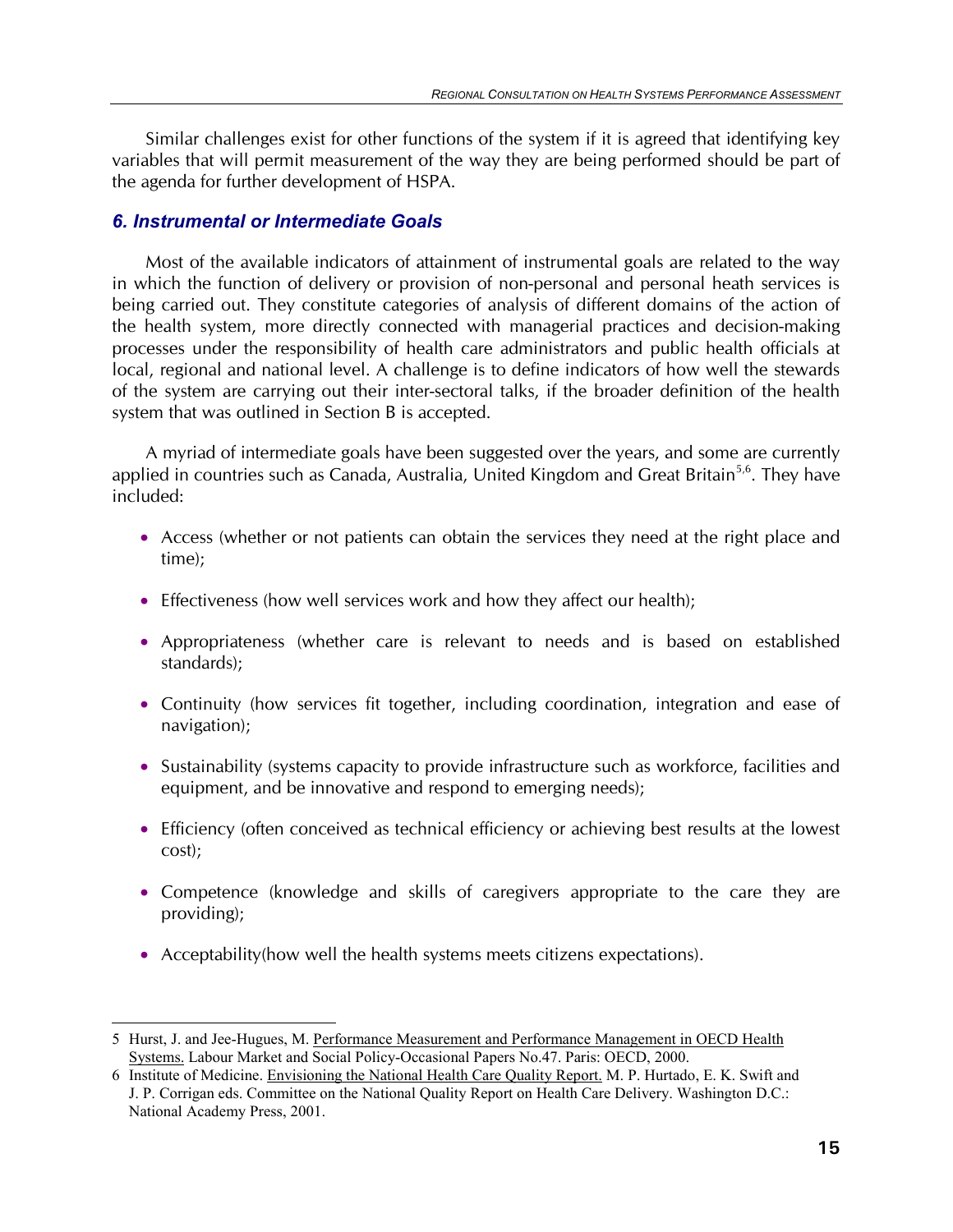There are many others. The difficulty is to choose a set which is small enough to routinely monitor and which policy makers can use to monitor their performance without losing track of the big picture. Part of this process would require deciding whether proposed indicators overlap and whether they can be operationalized in a meaningful and valid way. Some of these considerations will be taken into account in developing an initiative in WHO on assessing the functional coverage of a selected group of health interventions. This captures many of the above dimensions and can be used to trace the degree to which the health system carries out critical activities that have an impact on people.

#### *7. Social Values and Final Social Goals*

The debates around the definition of socially desirable goals and whether the weights given to them are consistent across settings were introduced in section B, and these issues are explored again briefly. Clearly the choice of performance indicators does not operate in a value-free environment and it needs to be recognized that societies create forms of organizing health systems according to guiding principles and fundamental values shared by their citizens. The important question to consider for future work on HSPA is whether there are other values that have not been adequately taken into account in the current framework and how they should be incorporated. The concepts solidarity, caring, universality and the preservation of healthy environments have been frequently mentioned as aspects that have been omitted. The question of whether they are final social goals, components of final goals, or instrumental goals has received considerable attention, and these and other questions will be considered at this consultation.

#### *8. Practical Implications of Future Developments*

Furthering the development of HSPA and its framework along the lines suggested in this section will require considerable collaboration between WHO and its Member States. Some of the greatest challenges relate to how to choose variables, measures and indicators of capacity, functions and progress toward achieving the ultimate social goals to which the system should contribute. This is a medium and long- term agenda in the work of WHO and in the efforts of its Member Countries to improve the development of health systems so they contribute to the attainment of the health for all goal.

# **D. LINKING HEALTH SYSTEMS PERFORMANCE ASSESSMENT TO POLICY-MAKING AND MANAGERIAL DECISION-MAKING**

#### *1. Introduction*

Routine HSPA would require national governments to monitor and evaluate the achievements of their health systems, to diagnose the determinants of observed performance based on the functional groupings, and to identify policies and strategies to improve performance. It would require WHO to increase its capacity to provide technical support in these areas. Since the publication of the WHR, many questions have been raised about the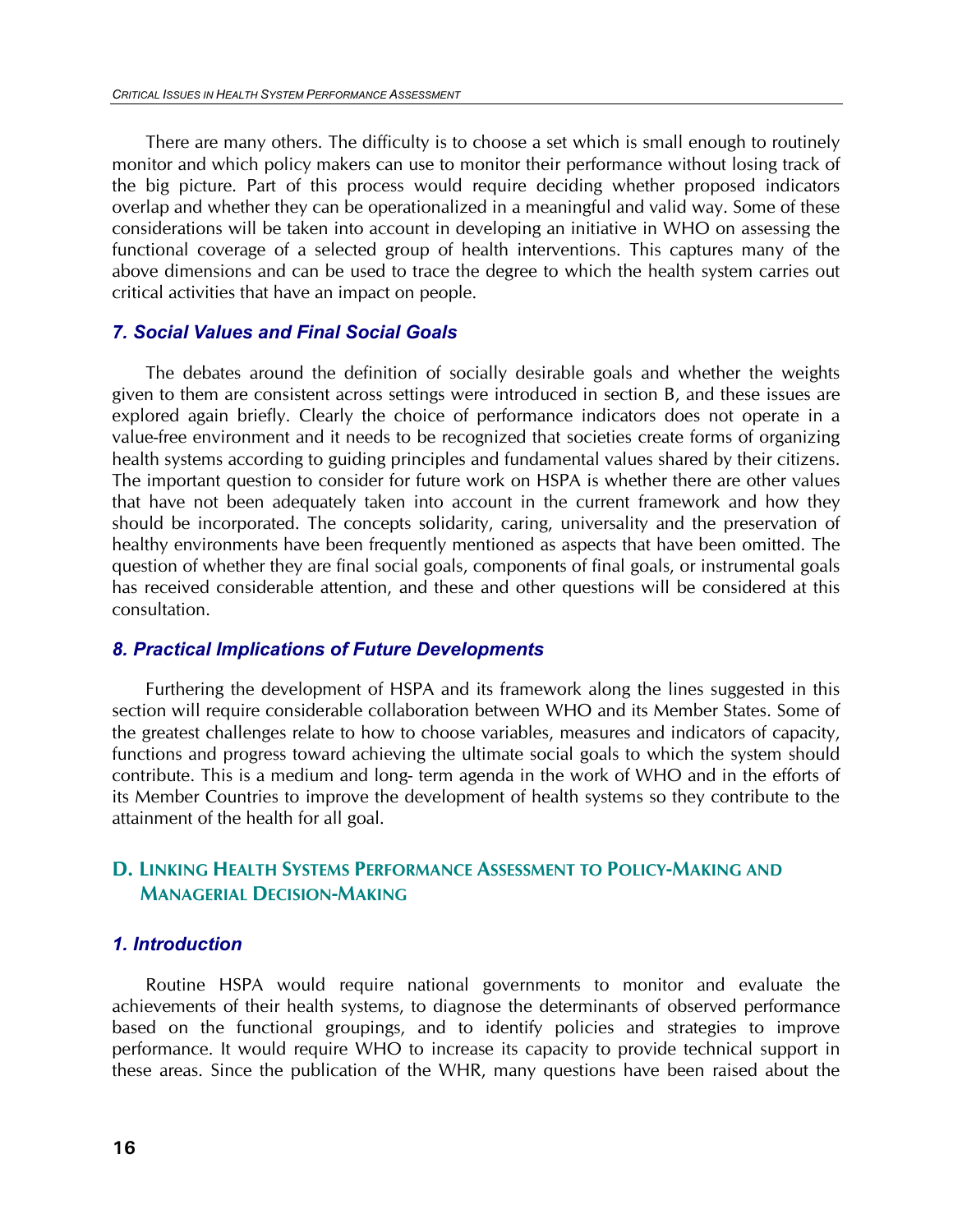implications of routine HSPA for the work of ministries of health and WHO. Some of these questions are discussed below.

#### *2. Indicators of the Performance of the Functions of the System*

The present HSPA framework and tools helps managers measure system performance and compare it with other countries. Improving performance requires that actions are then taken on the four core functions - stewardship, financing, provision and resource-generation, but at present, there are no tools to measure the performance of each function against a set of agreed instrumental goals. This was discussed at length in the previous section and it would be useful to develop a parsimonious set of indicators which mediate between the provision of services and the achievement of goals, and which are amenable to change in the short run through policies and managerial decisions. Effective coverage was discussed in this context in the two previous sections.

If this is this is thought to be desirable, it will be necessary to decide whether a limited set of additional instrumental indicators should be included, how they should be defined and routinely measured. This is not trivial. As stated earlier, the concepts of effectiveness, quality, access, utilization, and appropriateness are all important when considering how to measure coverage or access. The final step for managers is to interpret these instrumental indicators and take appropriate remedial action. Poor coverage, for example, may be related to inefficient performance of health care providers, which is affected by a range of factors—wage rates, quality of education, supervision. Managerial actions will differ depending on the level of accountability for the decisions (wage rates may be set centrally, while supervision may be at institutional levels).

#### *3. Implications for Health Information Systems*

National and sub-national health information systems are not currently set up to undertake comprehensive HSPA and WHO does not yet have sufficient capacity to provide technical support. Modification of health information system systems will require considerable discussion with experts from Member States to determine the minimum set of indicators (intrinsic and instrumental) to be monitored routinely, perhaps in conjunction with the judicious use of periodic surveys.

This is a critical issue in the choice of indicators. Having thousands of performance indicators, as currently is the case for the measurement of quality of care, would impose enormous strains on the health information systems of all Member States, but particularly the poorest. It would also make it difficult for managers to sift through the myriad of data. A balance needs to be found between coverage of all possible factors that might affect outcomes, the ability of the system to produce timely information on them, and the ability of managers to digest the information.

#### *4. Engagement of Civil Society*

If health policy makers accept the broad role of being stewards of population health, it will require increased interaction with funders and providers of care outside the public sector.